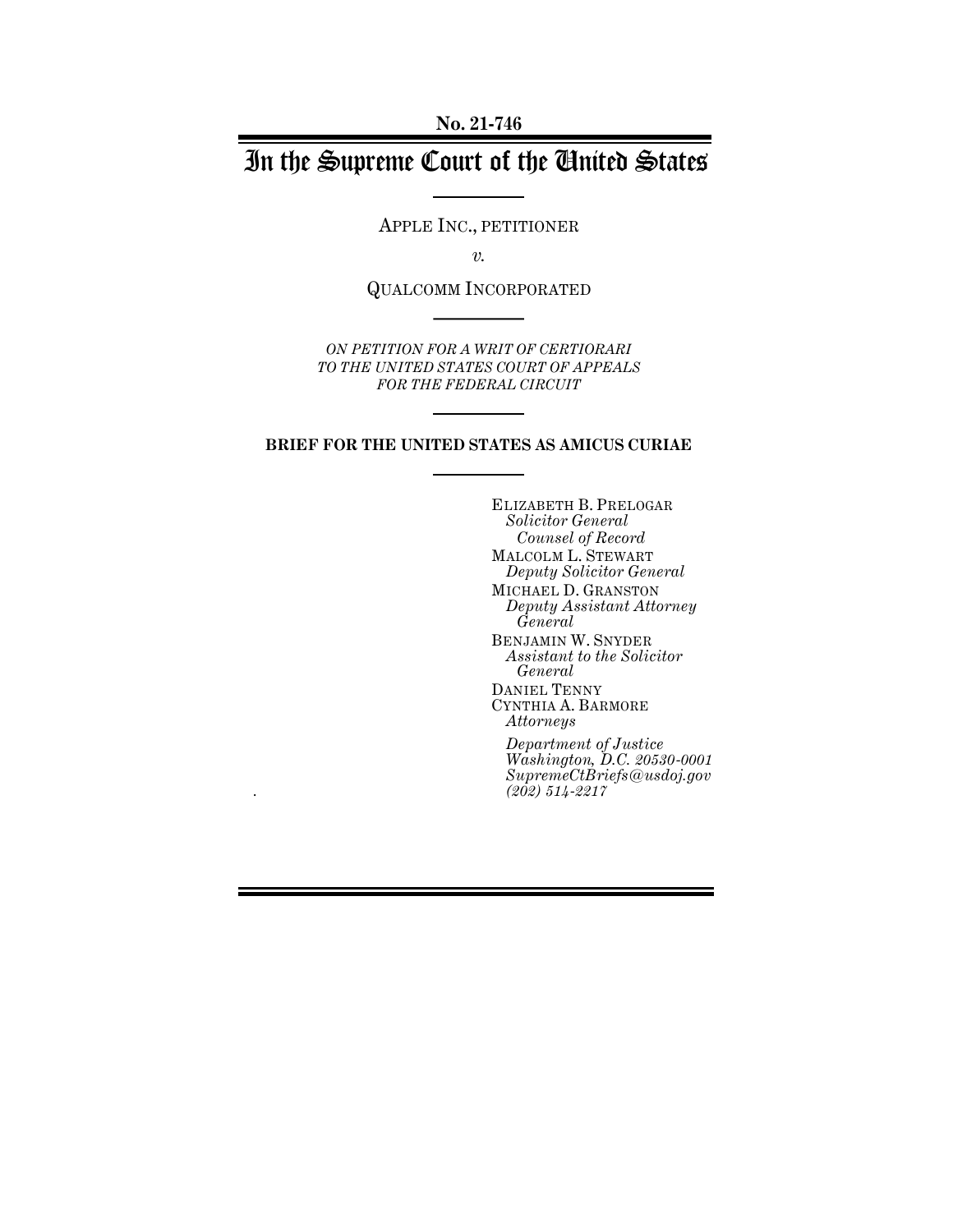### **QUESTION PRESENTED**

Whether petitioner established Article III standing to pursue a judicial challenge to the validity of two patents covered by its license agreement with respondent, where petitioner presented no evidence that, if it prevailed in its challenge, it was likely to terminate the license agreement, pay less in licensing fees, or manufacture otherwise-infringing products.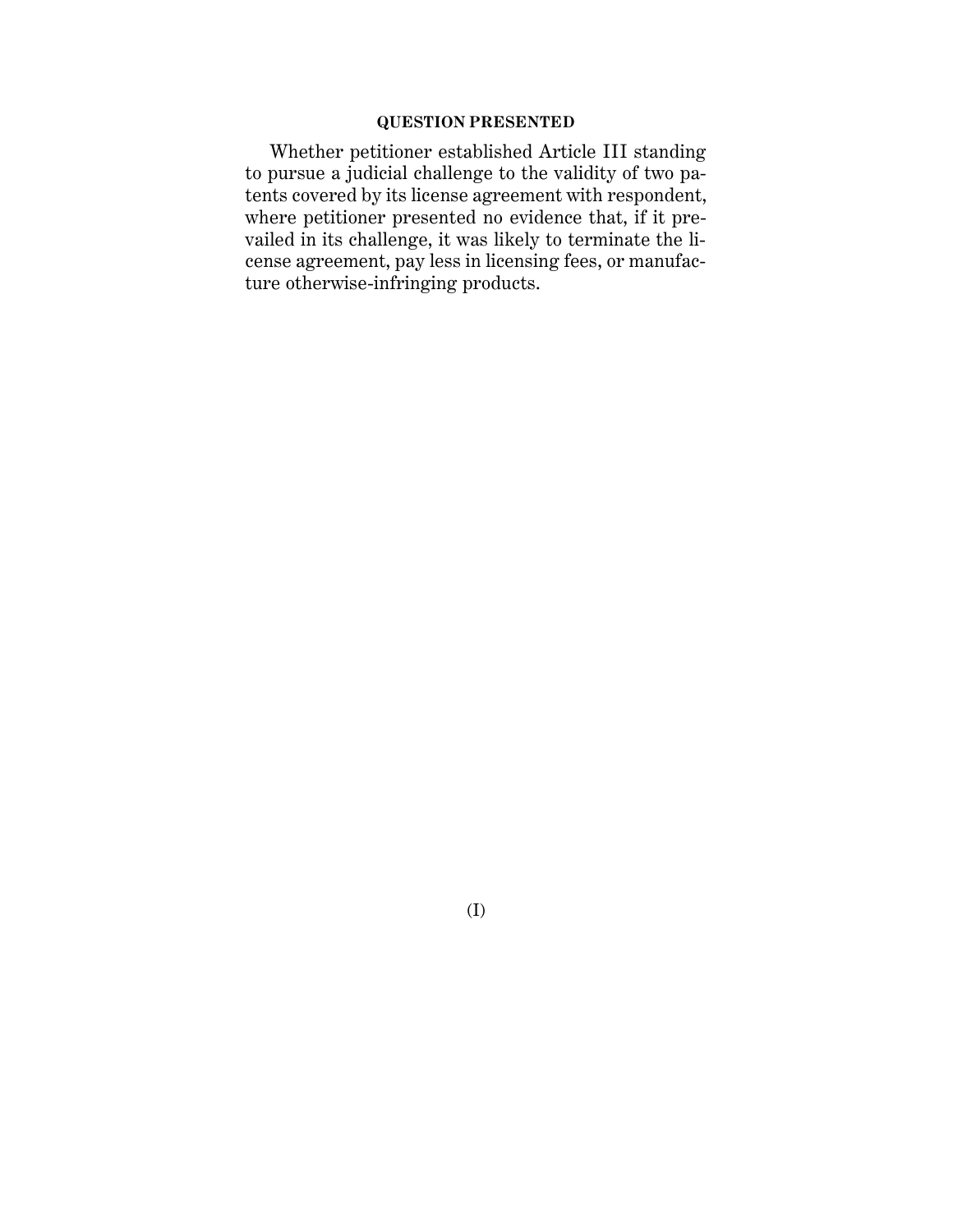### **TABLE OF CONTENTS**

Page

| A. Petitioner has not shown that respondent's patents |  |
|-------------------------------------------------------|--|
| are causing it an injury that would be redressed by   |  |
|                                                       |  |
| B. MedImmune does not support petitioner's broad,     |  |
|                                                       |  |
|                                                       |  |
|                                                       |  |

# **TABLE OF AUTHORITIES**

## Cases:

# (III)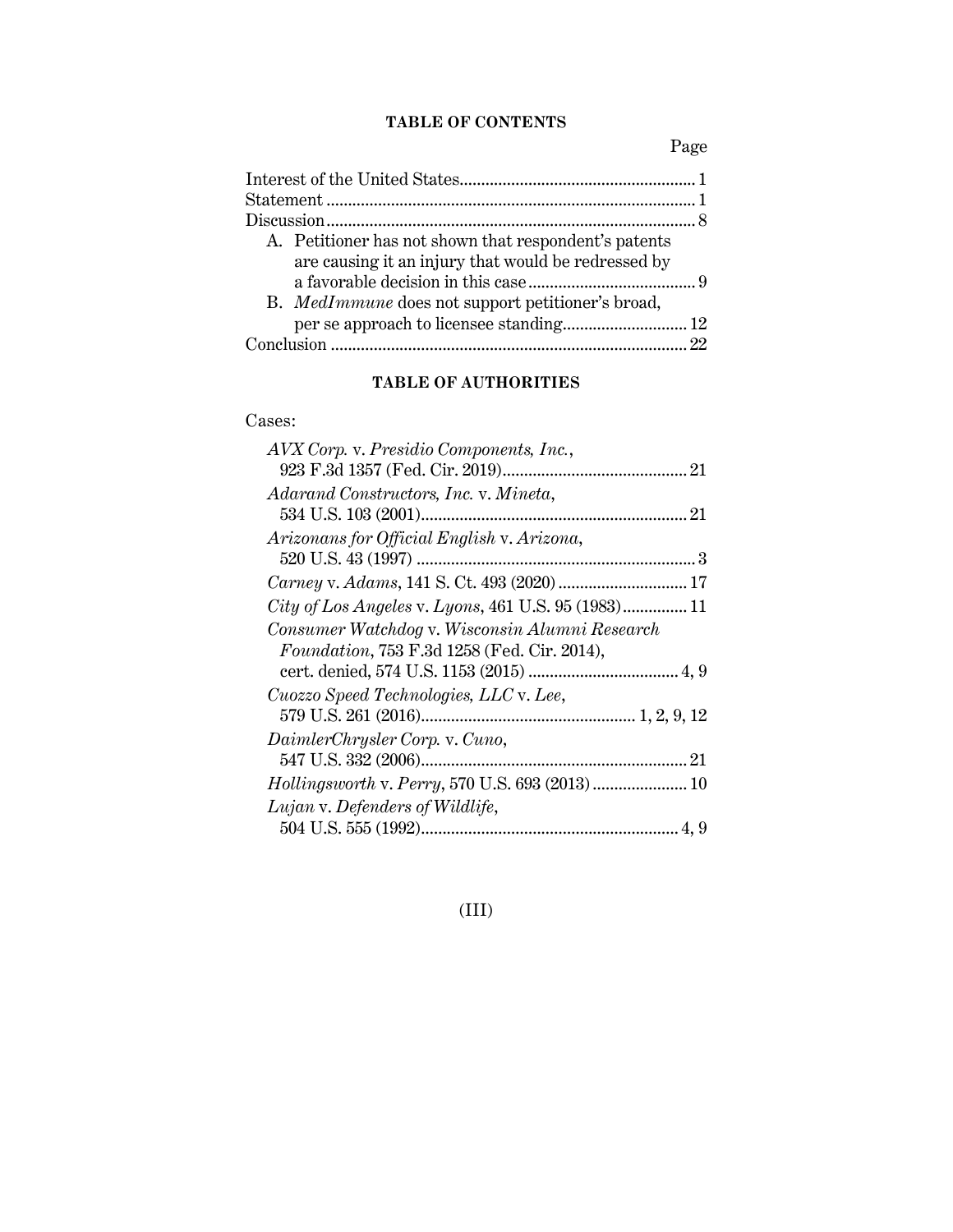| Cases—Continued:                                               | Page |
|----------------------------------------------------------------|------|
| MedImmune, Inc. v. Genentech, Inc.,                            |      |
|                                                                |      |
| Oil States Energy Services, LLC v. Greene's Energy             |      |
|                                                                |      |
| Samsung Electronics Co. v. Infobridge Pte. Ltd.,               |      |
|                                                                |      |
| Steffel v. Thompson, 415 U.S. 452 (1974)  14, 16, 17           |      |
| Terrace v. Thompson, 263 U.S. 197 (1923) 14, 16                |      |
| TransUnion LLC v. Ramirez,                                     |      |
|                                                                |      |
| Village of Arlington Heights v. Metropolitan                   |      |
| <i>Housing Development Corp.</i> , 429 U.S. 252 (1977)  18, 20 |      |

Constitution and statutes:

| Leahy-Smith America Invents Act,         |  |
|------------------------------------------|--|
|                                          |  |
| Patent Act of 1952, 35 U.S.C. 1 et seq.: |  |
|                                          |  |
|                                          |  |
|                                          |  |
|                                          |  |
|                                          |  |
|                                          |  |
|                                          |  |
|                                          |  |
|                                          |  |
|                                          |  |
|                                          |  |
|                                          |  |
|                                          |  |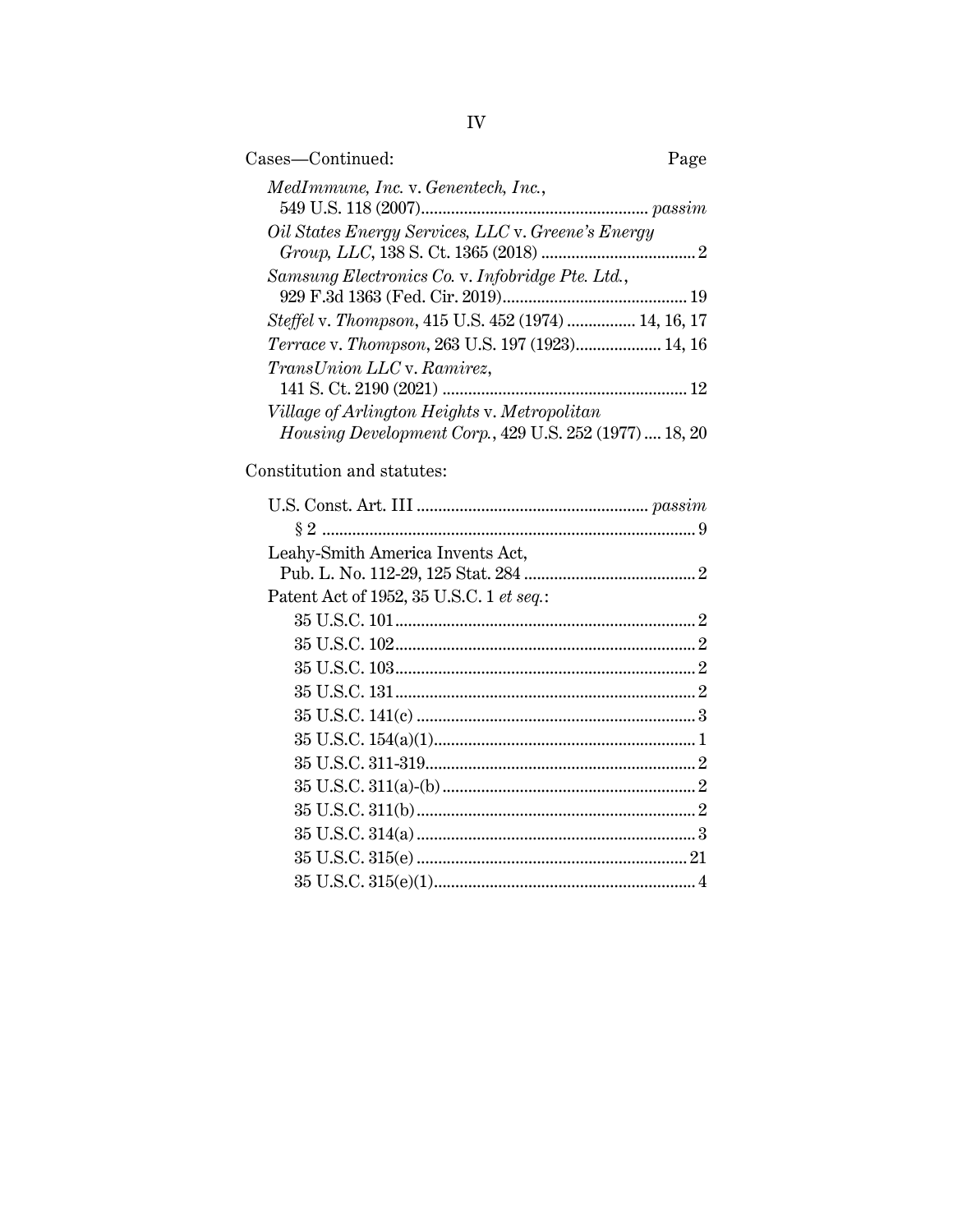| Page |
|------|
|      |
|      |
|      |
|      |
|      |
|      |
|      |
|      |
|      |
|      |
|      |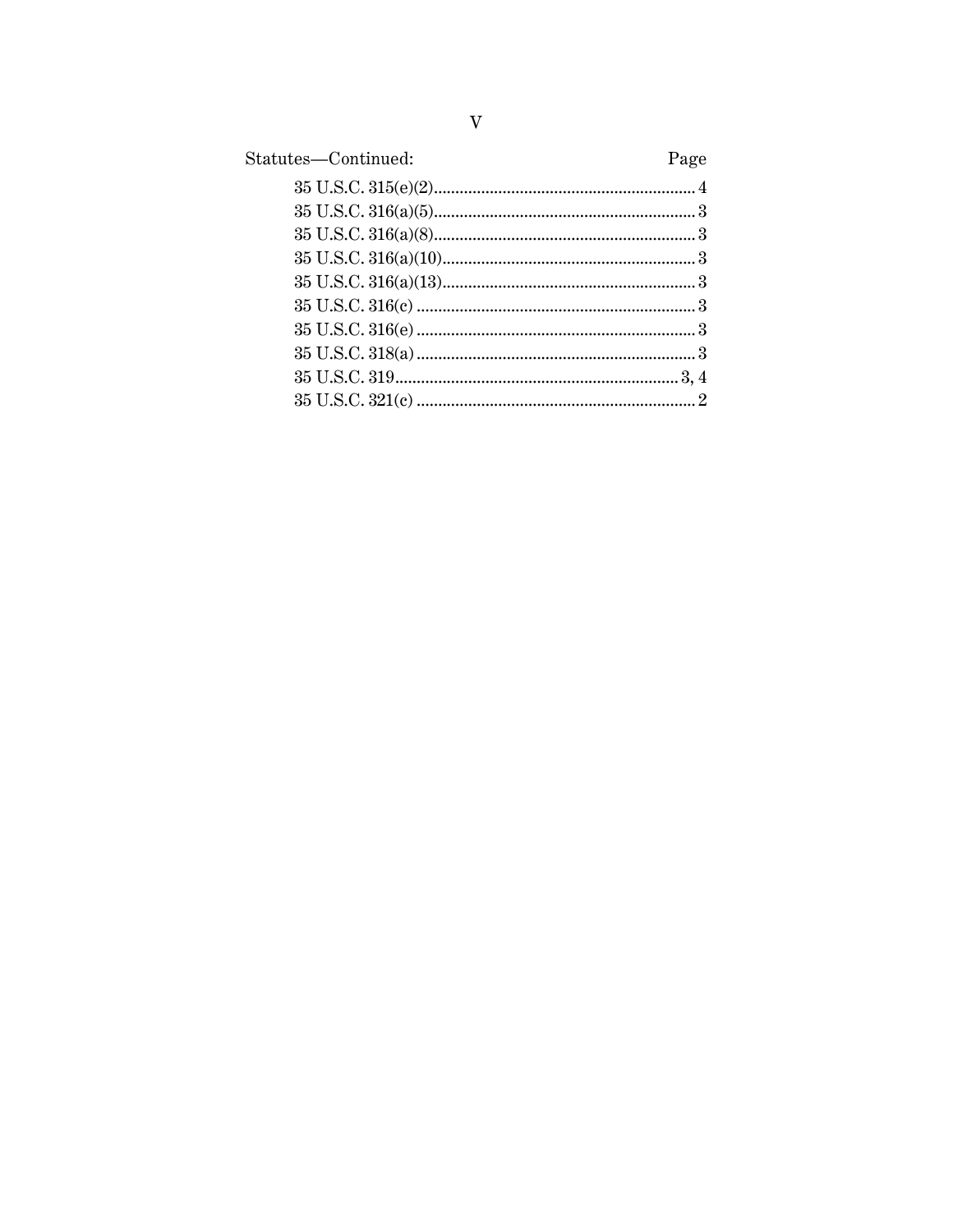# In the Supreme Court of the United States

No. 21-746

APPLE INC., PETITIONER

*v.*

QUALCOMM INCORPORATED

*ON PETITION FOR A WRIT OF CERTIORARI TO THE UNITED STATES COURT OF APPEALS FOR THE FEDERAL CIRCUIT*

#### **BRIEF FOR THE UNITED STATES AS AMICUS CURIAE**

#### **INTEREST OF THE UNITED STATES**

<span id="page-5-0"></span>This brief is filed in response to the Court's order inviting the Solicitor General to express the views of the United States. In the view of the United States, the petition for a writ of certiorari should be denied.

#### **STATEMENT**

<span id="page-5-1"></span>1. A United States patent confers "the right to exclude others from making, using, offering for sale, or selling [an] invention throughout the United States or importing the invention into the United States." 35 U.S.C. 154(a)(1). An inventor who seeks a patent must file an application with the United States Patent and Trademark Office (USPTO). When such an application is filed, a USPTO examiner "reviews [the] applicant's patent claims, considers the prior art, and determines whether each claim meets the applicable patent law requirements." *Cuozzo Speed Technologies, LLC* v. *Lee*,

(1)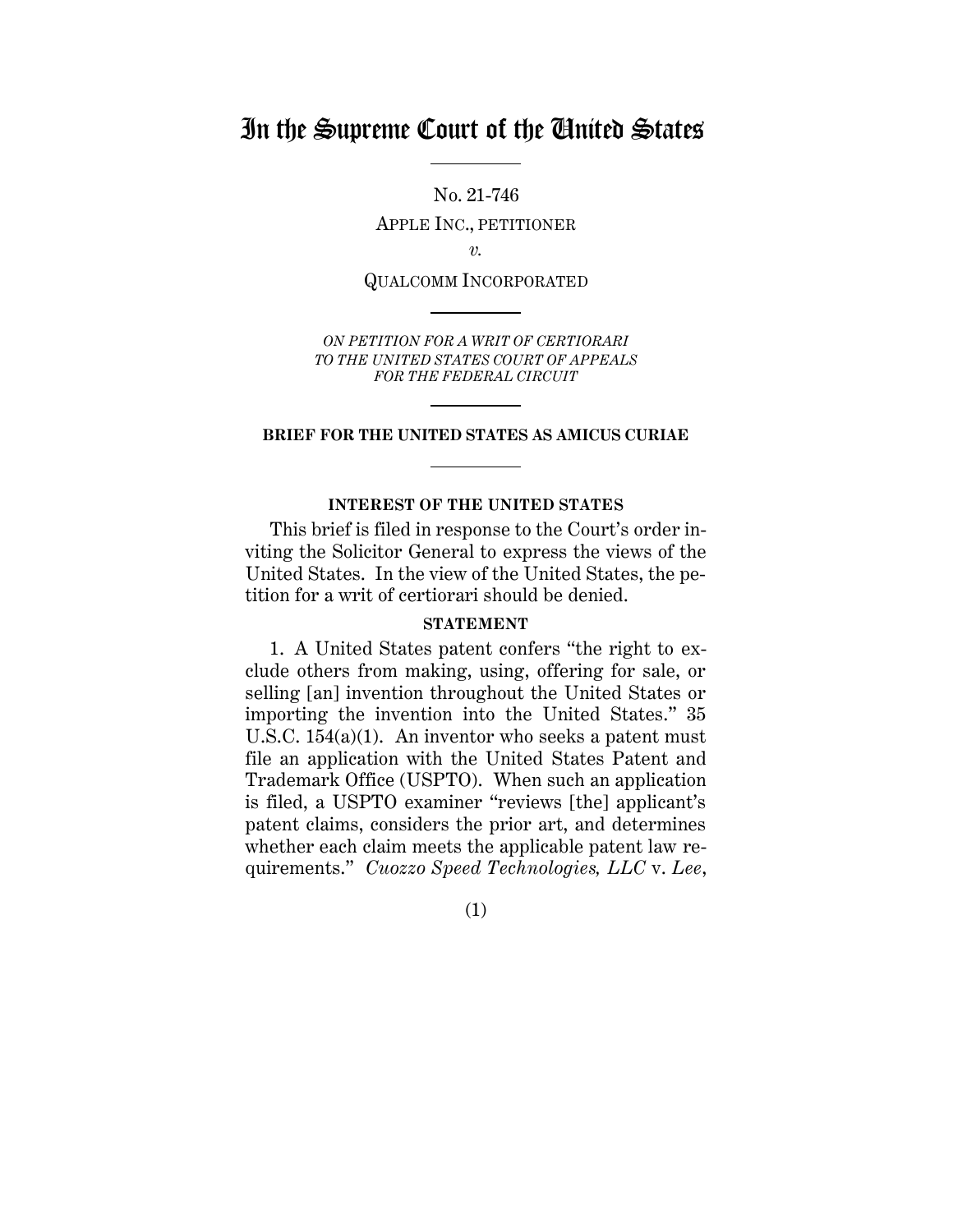579 U.S. 261, 266 (2016); see 35 U.S.C. 131. Those requirements include eligibility and utility, 35 U.S.C. 101; novelty, 35 U.S.C. 102; and non-obviousness over the prior art, 35 U.S.C. 103. If the examiner determines that the applicant satisfies the statutory requirements, the USPTO issues a patent for the invention. 35 U.S.C. 131; see *Cuozzo*, 579 U.S. at 266-267.

"For several decades," Congress has authorized the USPTO to reconsider its own patent-issuance decisions through proceedings "to reexamine—and perhaps cancel—a patent claim that it had previously allowed." *Cuozzo*, 579 U.S. at 267. In 2011, the Leahy-Smith America Invents Act (AIA), Pub. L. No. 112-29, 125 Stat. 284, created new procedures for such challenges. The AIA established a mechanism known as post-grant review for challenges that are brought within nine months after the disputed patent was issued. 35 U.S.C. 321(c). For challenges brought more than nine months after issuance of the patent, the AIA created inter partes review. 35 U.S.C. 311-319.

Any person other than the patent owner may file a petition for inter partes review to assert that, at the time the patent was issued, the claimed invention was anticipated or obvious in light of "prior art consisting of patents or printed publications." 35 U.S.C. 311(b); see 311(a)-(b). Because inter partes review is an administrative proceeding, a petitioner need not satisfy Article III requirements in order to request institution of a review. See *Cuozzo*, 579 U.S. at 279 ("Parties that initiate the proceeding need not have a concrete stake in the outcome; indeed, they may lack constitutional standing."); cf. *Oil States Energy Services, LLC* v. *Greene's Energy Group, LLC*, 138 S. Ct. 1365, 1373 (2018) (holding that the USPTO can undertake "reconsideration of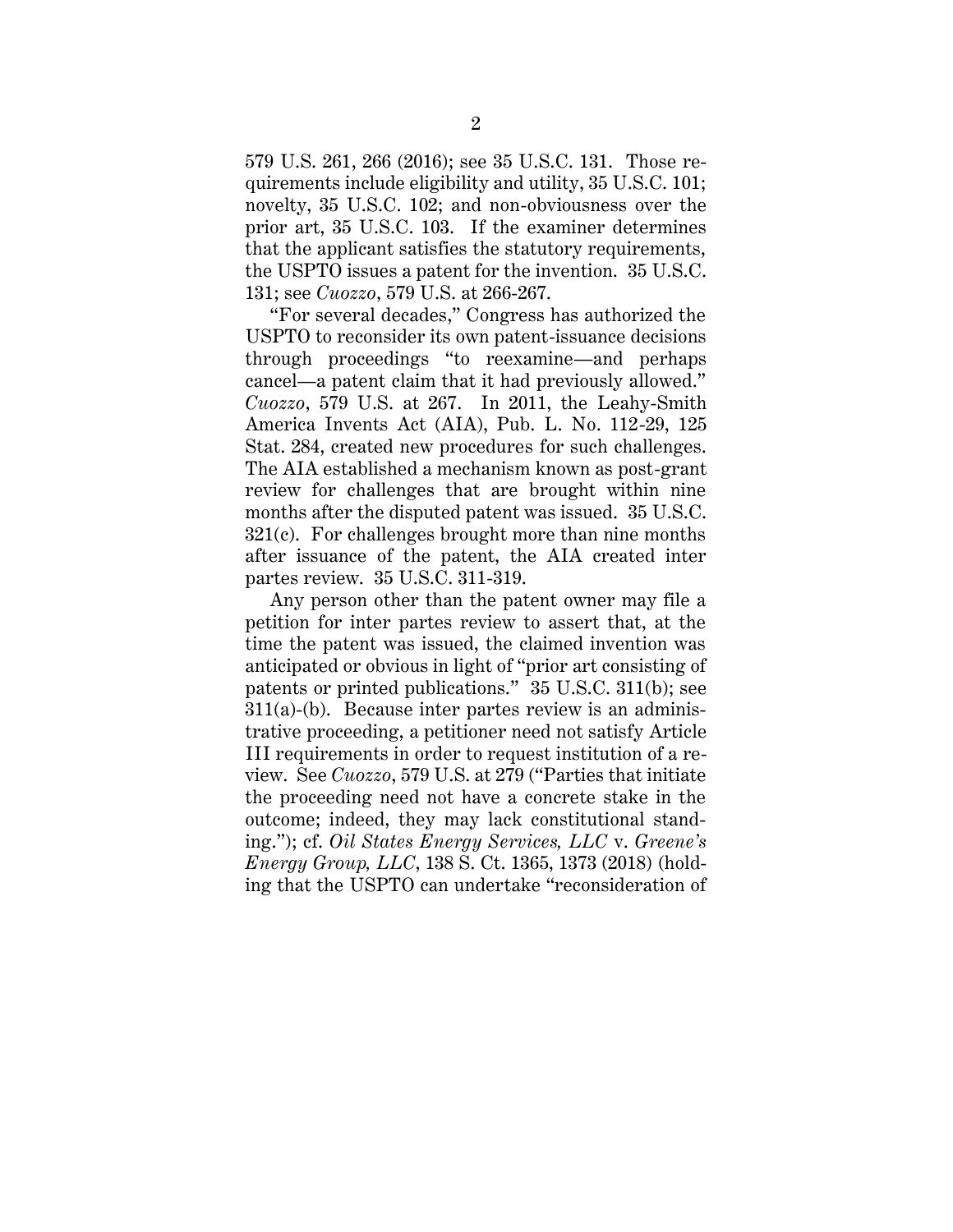th[e] grant" of "a public franchise \* \* \* without violating Article III").

The USPTO may institute an inter partes review only if the agency finds "a reasonable likelihood that the petitioner would prevail" with respect to at least one of the challenged patent claims. 35 U.S.C. 314(a). When the USPTO elects to institute an inter partes review, the agency's Patent Trial and Appeal Board (Board) conducts the proceeding. See 35 U.S.C. 316(c). Both the petitioner for inter partes review and the patent owner are entitled to take limited discovery, 35 U.S.C.  $316(a)(5)$ ; to request an oral hearing, 35 U.S.C. 316(a)(10); and to file written memoranda, 35 U.S.C.  $316(a)(8)$  and  $(13)$ . The petitioner for inter partes review bears "the burden of proving a proposition of unpatentability by a preponderance of the evidence." 35 U.S.C. 316(e). At the conclusion of the proceeding (unless the matter has been dismissed), the Board must "issue a final written decision with respect to the patentability of any patent claim challenged by the petitioner and any new claim added" to the patent by amendment during the pendency of the inter partes review proceeding. 35 U.S.C. 318(a).

Under the AIA, "[a] party dissatisfied with" the Board's final written decision in an inter partes review "may appeal the decision pursuant to [35 U.S.C.] 141 through 144." 35 U.S.C. 319. As relevant here, a party to an inter partes review "who is dissatisfied with" the Board's final written decision "may appeal the Board's decision only to the United States Court of Appeals for the Federal Circuit." 35 U.S.C. 141(c). Because the prerequisites for Article III standing "must be met by persons seeking appellate review" in federal court, *Arizonans for Official English* v. *Arizona*, 520 U.S. 43, 64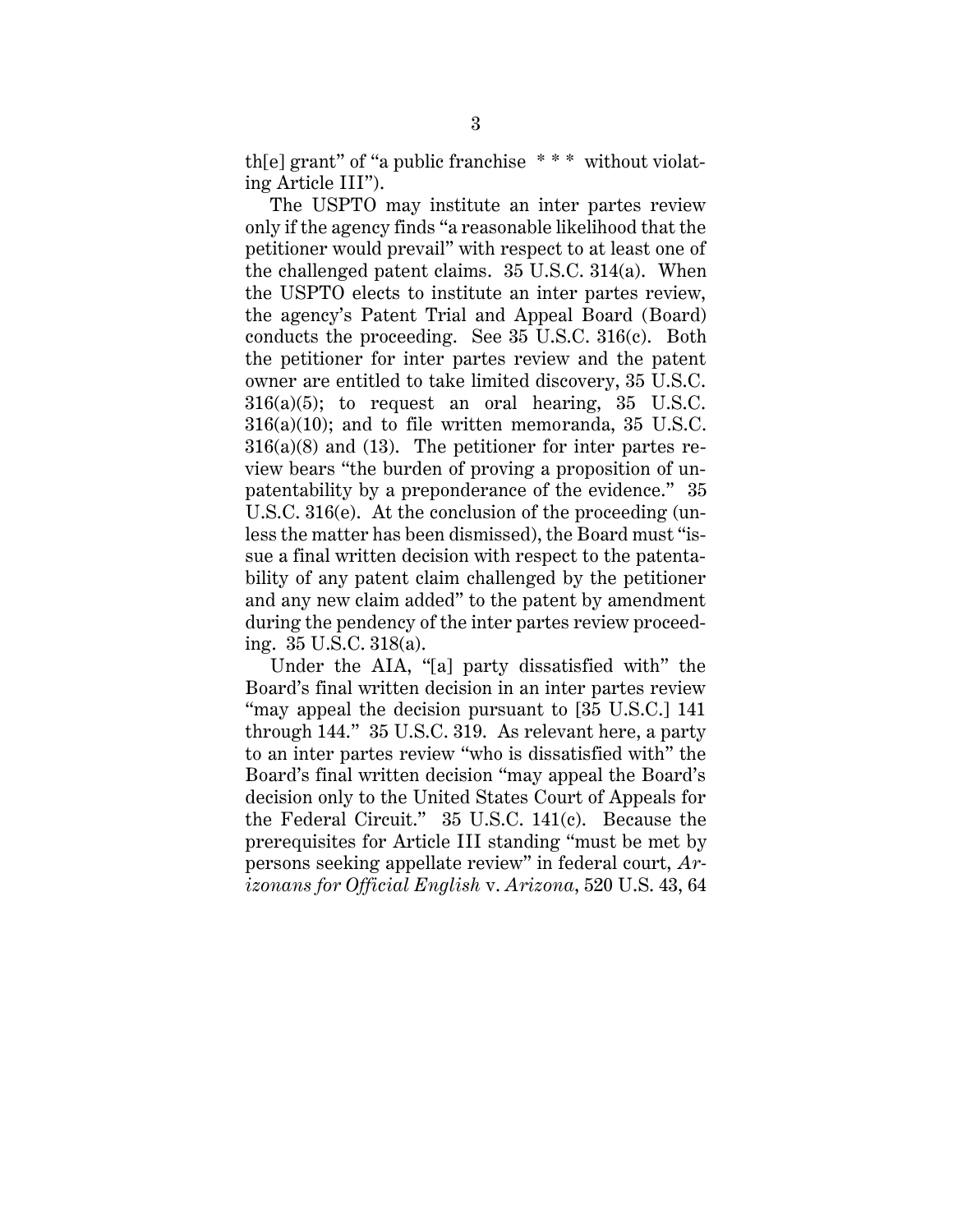(1997), a party seeking Federal Circuit review of the Board's decision must show injury in fact, causation, and redressability. See *Consumer Watchdog* v. *Wisconsin Alumni Research Foundation*, 753 F.3d 1258, 1260- 1261 (Fed. Cir. 2014), cert. denied, 574 U.S. 1153 (2015); cf. *Lujan* v. *Defenders of Wildlife*, 504 U.S. 555, 560-561 (1992). Once a party with Article III standing has initiated an appeal, "[a]ny party to the inter partes review shall have the right to be a party to the appeal." 35 U.S.C. 319.

If the USPTO institutes an inter partes review of a patent claim and issues a final written decision, the inter partes review petitioner thereafter is estopped from "request[ing] or maintain[ing] a proceeding" before the agency "with respect to that claim on any ground that the petitioner raised or reasonably could have raised during that inter partes review."  $35 \text{ U.S.C. } 315(e)(1)$ . The petitioner likewise is barred from "assert[ing] either in a civil action arising in whole or in part under [28 U.S.C.] 1338," or in proceedings before the International Trade Commission, "that the [patent] claim is invalid on any ground that the petitioner raised or reasonably could have raised during that inter partes review." 35 U.S.C. 315(e)(2).

2. Petitioner manufactures iPhones and other consumer technology products. See Pet. App. 2a, 9a. In 2017, respondent sued petitioner in the United States District Court for the Southern District of California, alleging (as relevant here) that several of petitioner's products violated U.S. Patent No. 7,844,037 ('037 patent) and U.S. Patent No. 8,683,362 ('362 patent), both held by respondent. *Qualcomm Inc.* v. *Apple Inc.*, No. 17-cv-2403, D. Ct. Doc. 1 (S.D. Cal. Nov. 29, 2017). Those patents concern a technique that enables cellular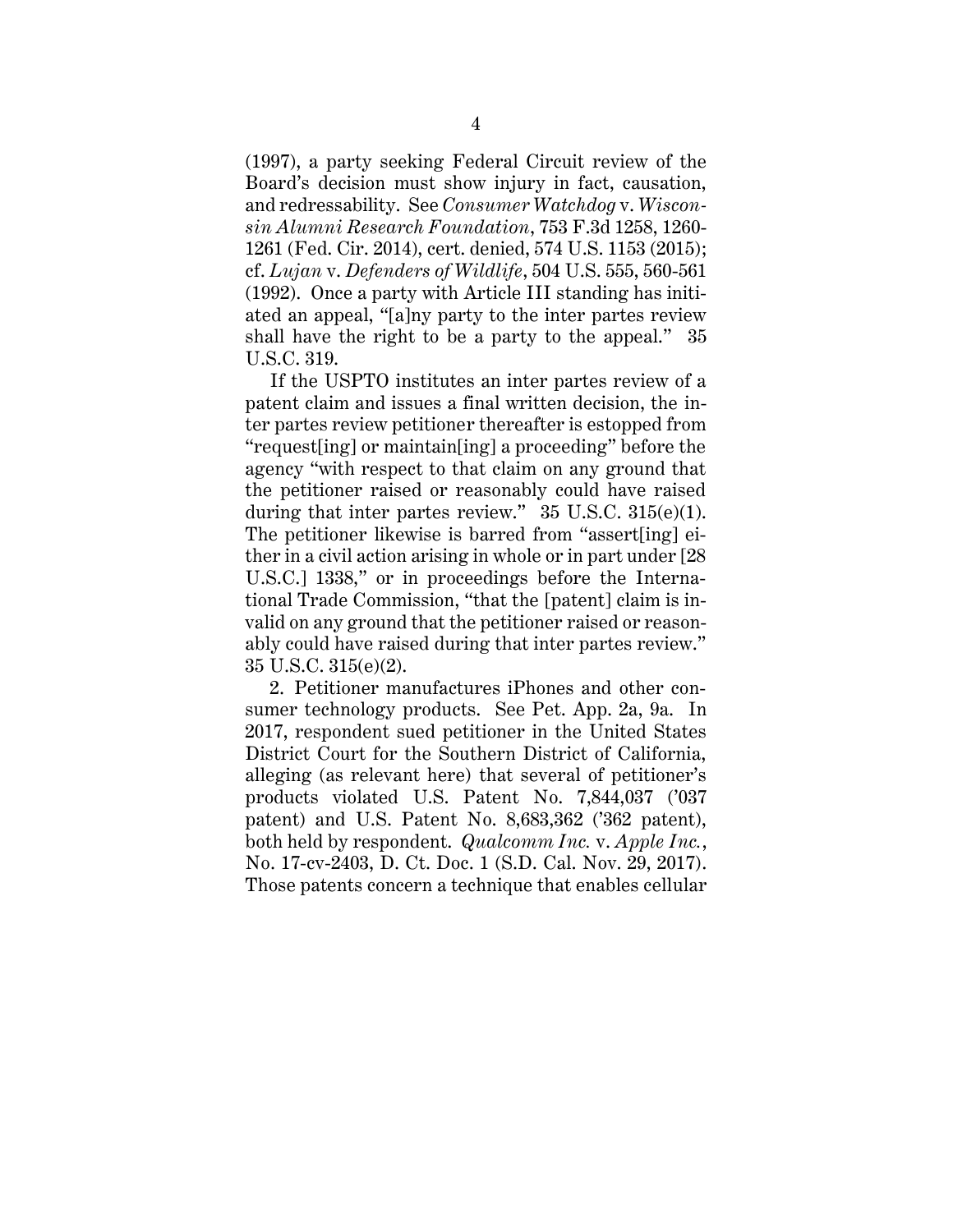telephone users to respond to calls with text messages (the '037 patent) and a system that facilitates the use of multiple applications on a small screen (the '362 patent). See Pet. App. 15a-16a, 56a-57a.

Petitioner denied that its products infringed the asserted patents and filed counterclaims alleging that the patents were invalid. See *Qualcomm Inc.* v. *Apple Inc.*, No. 17-cv-2403, D. Ct. Doc. 51, at 2-3, 39, 50 (S.D. Cal. Jan. 22, 2018). Petitioner also filed petitions for inter partes review challenging the '037 and '362 patents. Pet. App. 2a. The district court stayed the proceedings in respondent's infringement suit pending resolution of the inter partes reviews. *Qualcomm Inc.* v. *Apple Inc.*, No. 17-cv-2403, D. Ct. Doc. 177 (S.D. Cal. Aug. 29, 2018).

In 2019, petitioner and respondent entered into a global settlement agreement that resolved all thenpending litigation between them worldwide, including respondent's infringement suit in the Southern District of California. Pet. App. 5a-6a; 20-1561 C.A. App. 2910; see *Qualcomm Inc.* v. *Apple Inc.*, No. 17-cv-2403, D. Ct. Doc. 184 (S.D. Cal. Apr. 23, 2019). As part of that settlement, the parties executed a license agreement that covers tens of thousands of patents, including the '037 and '362 patents. See Pet. App. 5a-7a. The license agreement provides that, in exchange for specified, ongoing royalty payments from petitioner, respondent will not sue petitioner for infringement of any of the covered patents while the agreement remains in effect. *Ibid.* The license agreement will expire in 2025 (or 2027, if extended), before the expiration dates of the '037 and '362 patents. *Id.* at 6a.

The parties agreed that their settlement would not require petitioner to withdraw from the pending inter partes review proceedings concerning the '037 and '362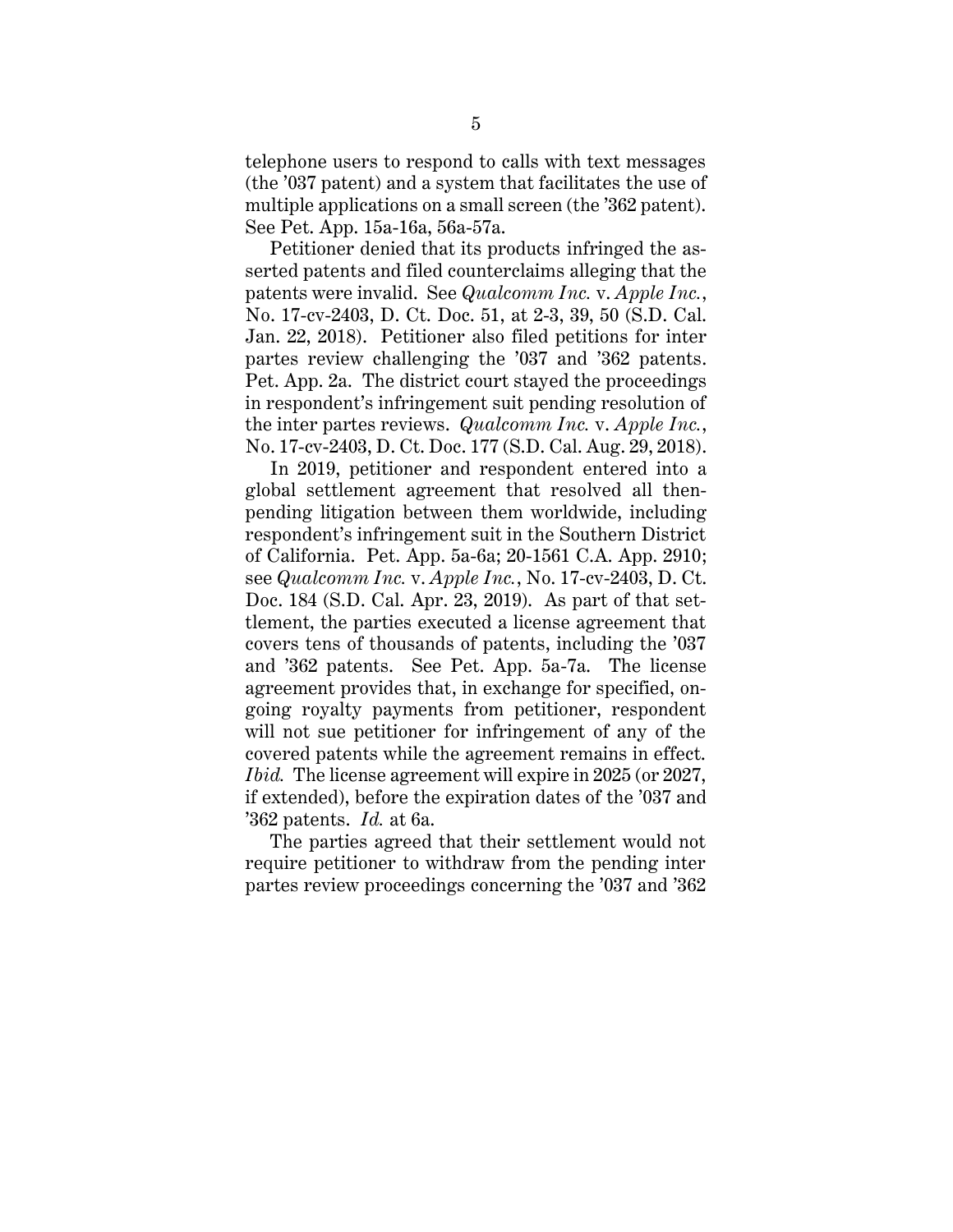patents. 20-1561 C.A. App. 2911. But petitioner appears to concede—and has not introduced evidence to dispute—that its payment obligations under the license agreement will remain the same if the '037 and '362 patents are declared invalid. See Pet. App. 7a; Pet. 19.

3. In 2020, the Board issued final written decisions in favor of respondent in the inter partes review proceedings, upholding the validity of the two patents at issue. Pet. App. 13a-52a ('362 patent); *id.* at 53a-79a ('037 patent).

Petitioner sought review of the Board's decisions in the Federal Circuit. In its opening briefs, petitioner did not mention its license agreement with respondent or otherwise discuss what ongoing interest it had in invalidating the '037 and '362 patents. See 20-1561 Pet. C.A. Br. 2; 20-1642 Pet. C.A. Br. 1. After respondent disputed petitioner's Article III standing in its response briefs, however, petitioner filed two short declarations describing the license agreement in general terms and argued in its reply briefs that the license agreement as well as the possibility of future infringement suits after the license agreement expires—gave petitioner a concrete interest in its appeals from the Board's decisions. See 20-1561 Pet. C.A. Reply Br. 23-28; 20-1561 C.A. App. 2909-2911; 20-1642 Pet. C.A. Reply Br. 23-28; 20-1642 C.A. App. 2929-2932.

The court of appeals dismissed petitioner's appeals for lack of standing. Pet. App. 1a-11a. The court held that, as a result of petitioner's license agreement with respondent, petitioner suffers no non-speculative injury-in-fact from the continued effectiveness of the '037 and '362 patents, and that decisions invalidating those patents therefore would not redress any Article III injury. *Id.* at 7a. The court explained that petitioner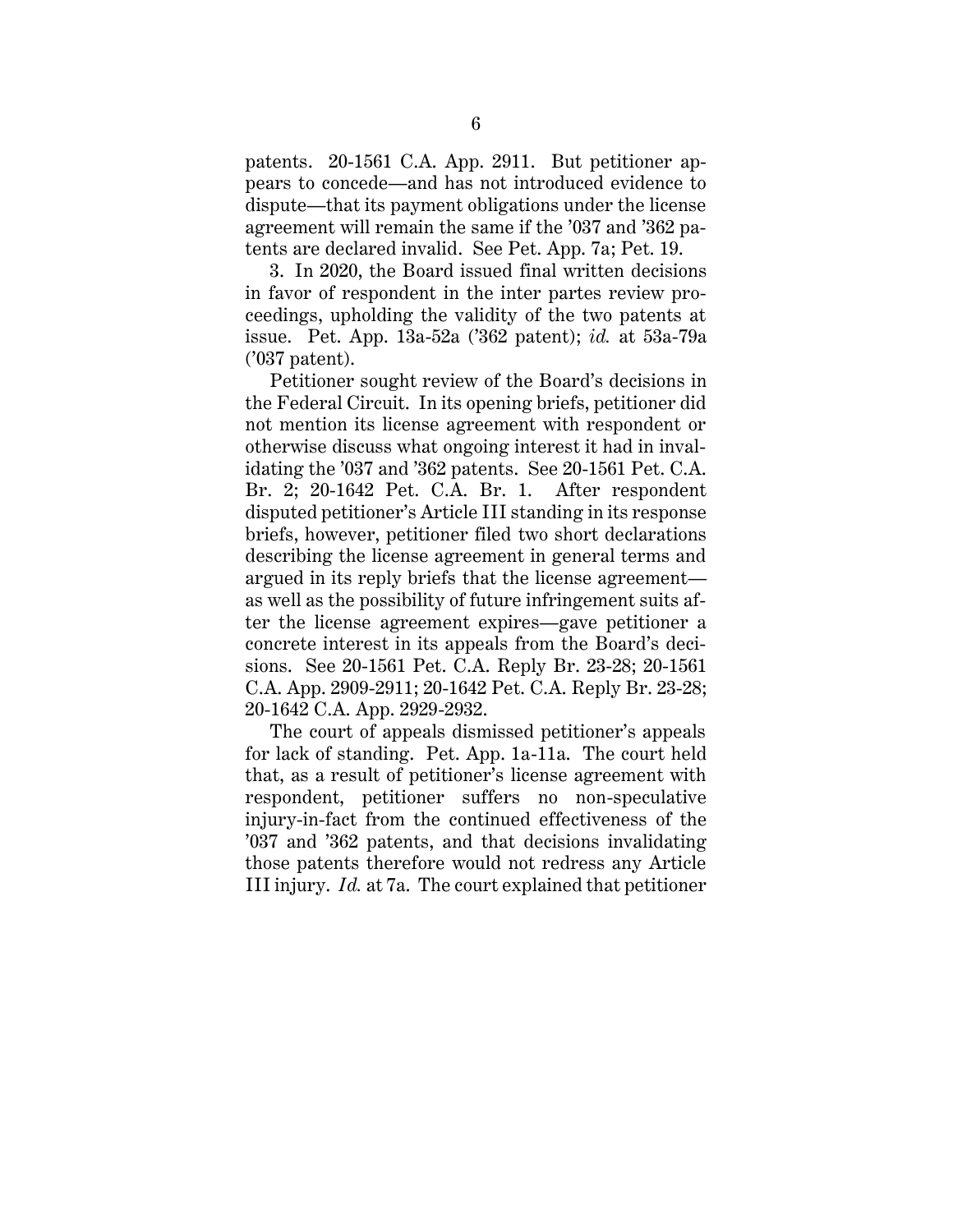had "nowhere argue[d] or provide[d] evidence that the validity of any single patent, including the '037 patent or the '362 patent, would affect its ongoing payment obligations" during the period while the license agreement remains in effect. *Ibid.* The court further explained that petitioner had "provide[d] no evidence that it intends to engage in any activity that may give rise to an infringement suit of the '037 patent or the '362 patent when the license expires." *Id*. at 8a. The court found as well that "[w]hat products and product features [petitioner] may be selling at the expiration of the license agreement years from now are not the kind of undisputed facts we may take judicial notice of because they may be reasonably questioned." *Id.* at 9a-10a. The court concluded that it therefore could only "speculate about what activity [petitioner] may engage in after the expiration of the license agreement that would give rise to a potential suit from" respondent. *Id.* at 9a.

Petitioner argued it had standing to appeal under this Court's decision in *MedImmune, Inc.* v. *Genentech, Inc.*, 549 U.S. 118 (2007). In *MedImmune*, this Court held that a pharmaceutical manufacturer could pursue a declaratory-judgment action to challenge the validity of a patent that arguably covered one of its products, even though the manufacturer was paying licensing fees for the patent "under protest" in order to avoid an infringement suit. *Id.* at 122 (citation omitted); see *id.* at 137. It was clear that, if the patent was declared invalid, the licensee would no longer be required to pay royalties on the allegedly infringing product. See *id.* at 121, 124.

The court of appeals in this case found *MedImmune* inapposite. The court observed that MedImmune had "sought a declaratory judgment that it did not owe any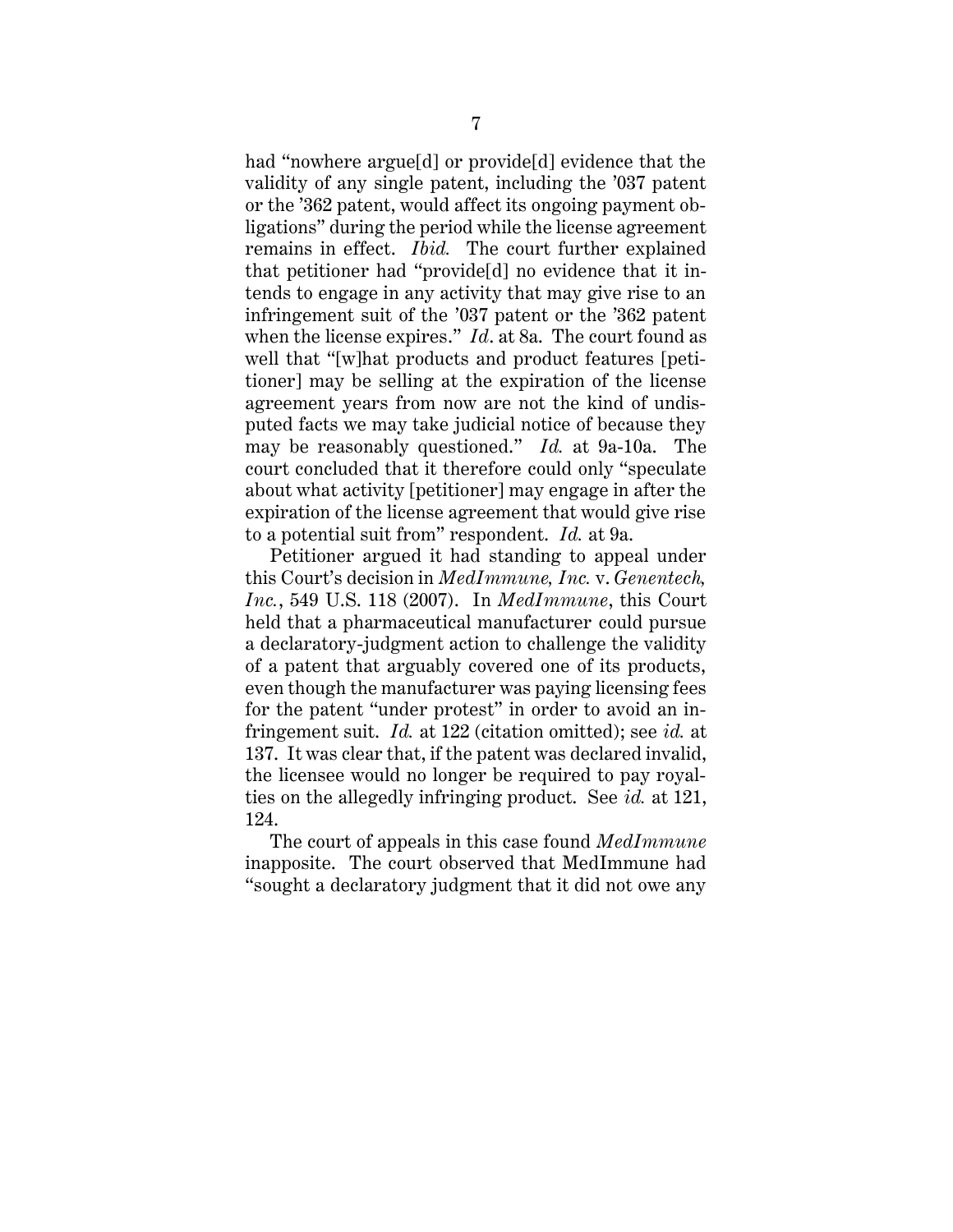royalties because the sale of its product did not infringe any valid claim of the [challenged] patent." Pet. App. 7a. The court explained that "[h]ere, in contrast, [petitioner] has not alleged that the validity of the patents at issue will affect its contract rights (i.e., its ongoing royalty obligations)." *Ibid*. The court found that difference "fatal to establishing standing under the reasoning of *MedImmune*." *Ibid.*; see *id*. at 8a ("Because the validity of the challenged patents would not impact [petitioner's] ongoing payment obligations, the reasoning of *MedImmune* does not apply.").

The court of appeals denied petitions for rehearing without noted dissent. Pet. App. 81a-82a; *id.* at 83a-84a.

#### **DISCUSSION**

<span id="page-12-0"></span>The court of appeals correctly held that petitioner had not established Article III standing to challenge the two patents at issue here. That case-specific determination reflected the particular terms of the license agreement between the parties, under which a judicial determination that the '037 and '362 patents are invalid would have no effect on petitioner's licensing payments. Petitioner also presented no evidence indicating either that it would withdraw from the license agreement if it obtained a judgment that those two patents are invalid, or that it is likely to manufacture potentially infringing products after the agreement expires.

Rather than identify case-specific evidence of concrete harm, petitioner advocates a per se rule that a licensee with ongoing royalty payment obligations has standing to challenge every patent it has licensed, so long as it would be subject to an infringement suit if it repudiated the agreement. The court of appeals appropriately rejected such a rule, which is inconsistent with established standing principles and finds no support in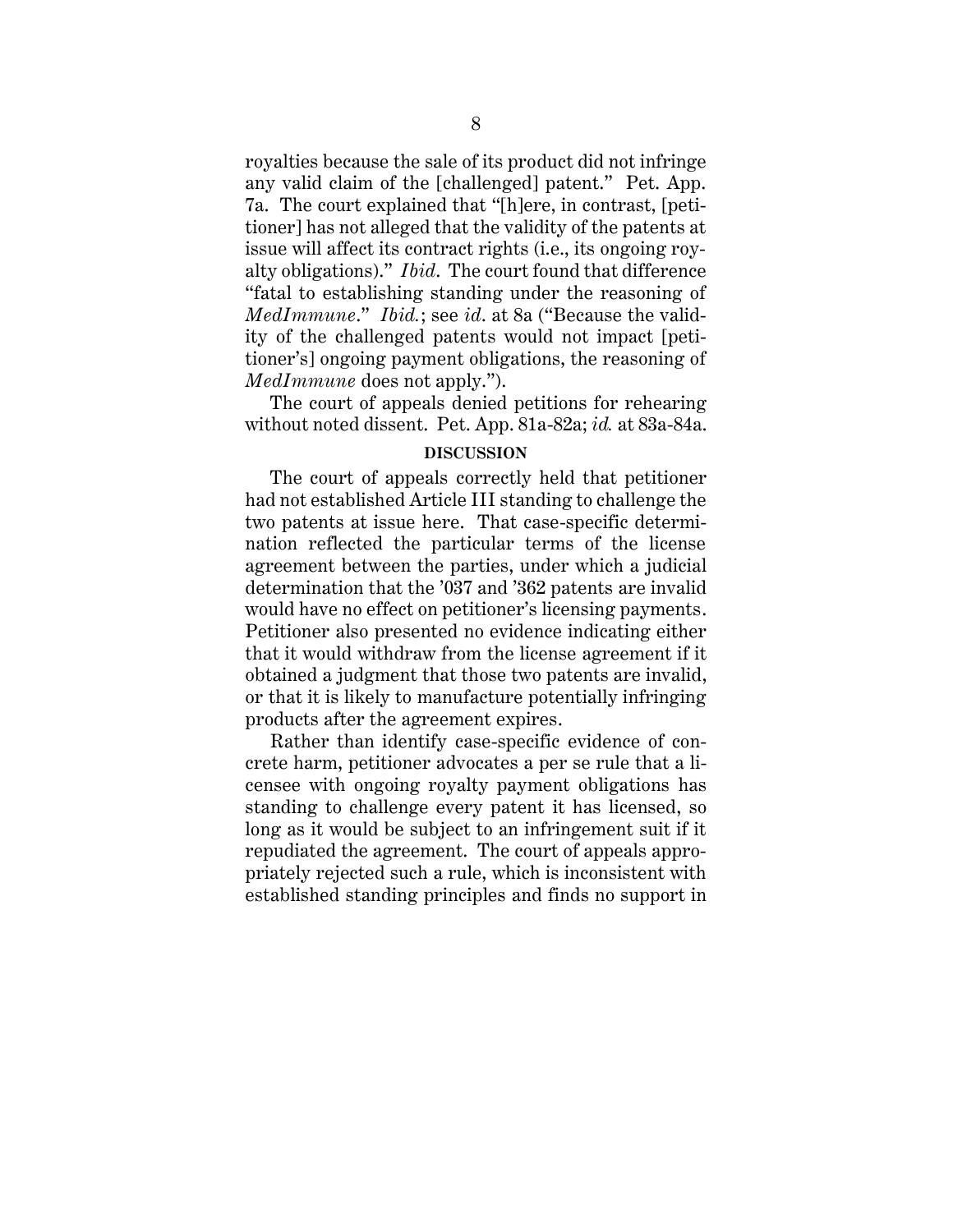this Court's decision in *MedImmune, Inc.* v. *Genentech, Inc.*, 549 U.S. 118 (2007). Further review is not warranted.

### <span id="page-13-0"></span>**A. Petitioner Has Not Shown That Respondent's Patents Are Causing It An Injury That Would Be Redressed By A Favorable Decision In This Case**

The "[J]udicial Power" of the United States is limited to Article III "Cases" and "Controversies." U.S. Const. Art. III, § 2. Article III standing principles are an "essential and unchanging part of the case-orcontroversy requirement." *Lujan* v. *Defenders of Wildlife*, 504 U.S. 555, 560 (1992). A party seeking to invoke a federal court's jurisdiction must establish the "three elements" of Article III standing: (1) a "concrete and particularized" "injury in fact" that is (2) caused by the challenged conduct and (3) redressable by a favorable decision. *Id.* at 560; see *id.* at 560-561.

Because the Board is not an Article III court, petitioner was not required to satisfy those requirements when it sought institution of, and then participated in, the inter partes review proceedings at issue here. See *Cuozzo Speed Technologies, LLC* v. *Lee*, 579 U.S. 261, 267 (2016). In order to obtain Federal Circuit review, however, petitioner was required to show that the Board's decisions upholding the '037 and '362 patents were causing it a concrete and particularized injury that would be redressed by a favorable judicial ruling. See *Consumer Watchdog* v. *Wisconsin Alumni Research Foundation*, 753 F.3d 1258, 1261 (Fed. Cir. 2014) (explaining, in an appeal from a Board decision, that "although Article III standing is not necessarily a requirement to appear before an administrative agency, once a party seeks review in a federal court, the constitutional requirement that it have standing kicks in") (citation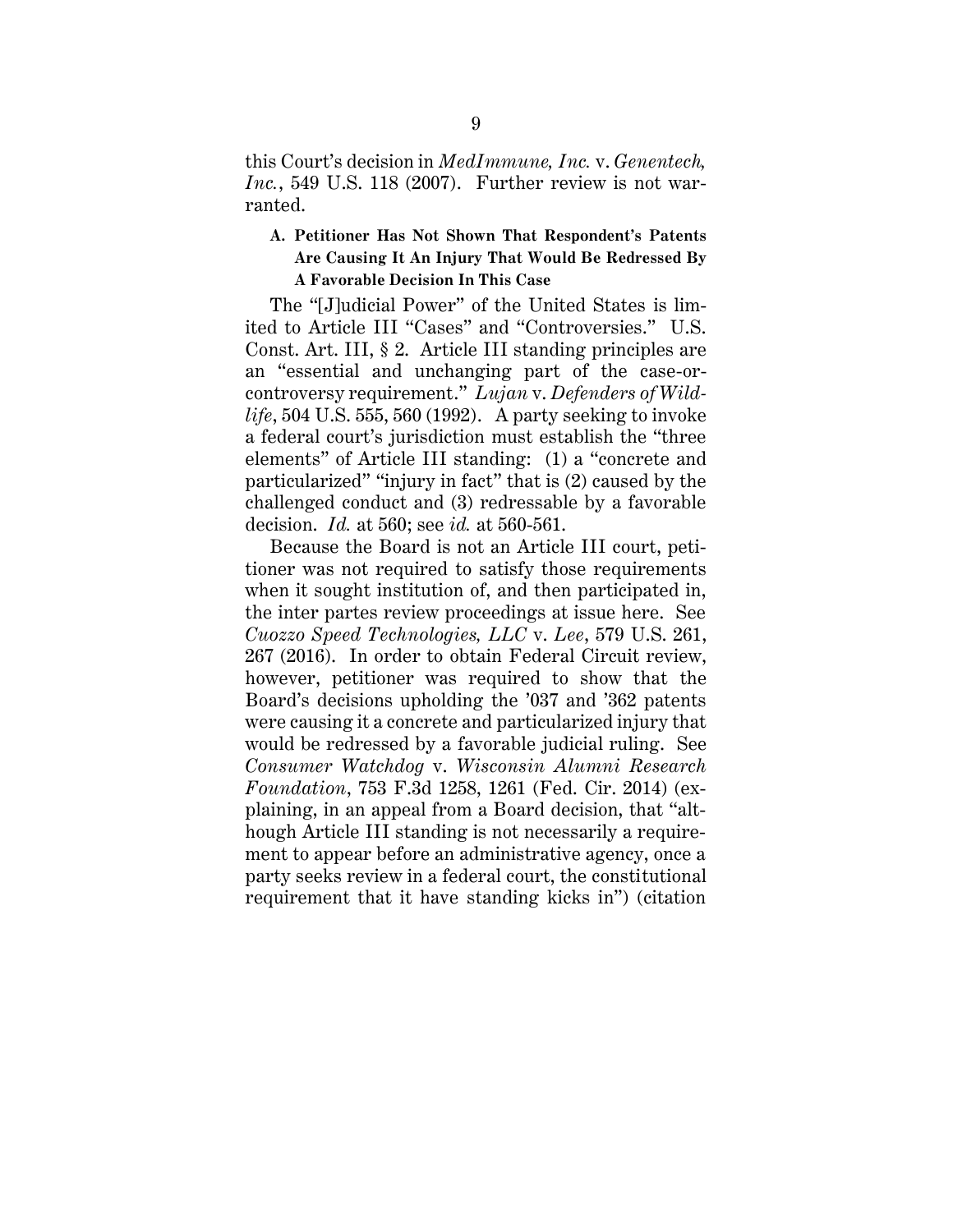and internal quotation marks omitted), cert. denied, 574 U.S. 1153 (2015); see also, *e.g.*, *Hollingsworth* v. *Perry*, 570 U.S. 693, 705 (2013) (recognizing that a "person[] seeking appellate review" in an Article III court must establish standing in order to pursue the appeal) (citation omitted). Petitioner did not make that necessary showing.

With respect to the first two elements of Article III standing, petitioner has not shown that the Board's decisions leaving the '037 and '362 patents in effect are causing it any concrete and particularized injury. First, petitioner has never suggested that, but for the '037 and '362 patents, it would not have signed (or would now repudiate) its license agreement with respondent, which enables petitioner to practice tens of thousands of additional patents that are not implicated in this suit. Cf. Pet. Reply Br. 2-3 (appearing to acknowledge that petitioner would still need the license agreement even if the '037 and '362 patents were declared invalid). There is accordingly no evidence that respondent's ownership of the '037 and '362 patents is coercing petitioner to maintain a license agreement that it would otherwise decline.

Second, under the terms of the license agreement, petitioner's payment obligations would not change if the '037 and '362 patents were invalidated. Pet. App. 7a-8a. Those patents accordingly are not causing petitioner to pay more in licensing fees than it otherwise would. *Ibid.*

Third, there is likewise no evidence that the '037 and '362 patents are constraining petitioner's manufacturing or sales choices. As a result of the license, petitioner is currently free to manufacture and sell its devices without fear that respondent will sue it for infringement of the '037 or '362 patent.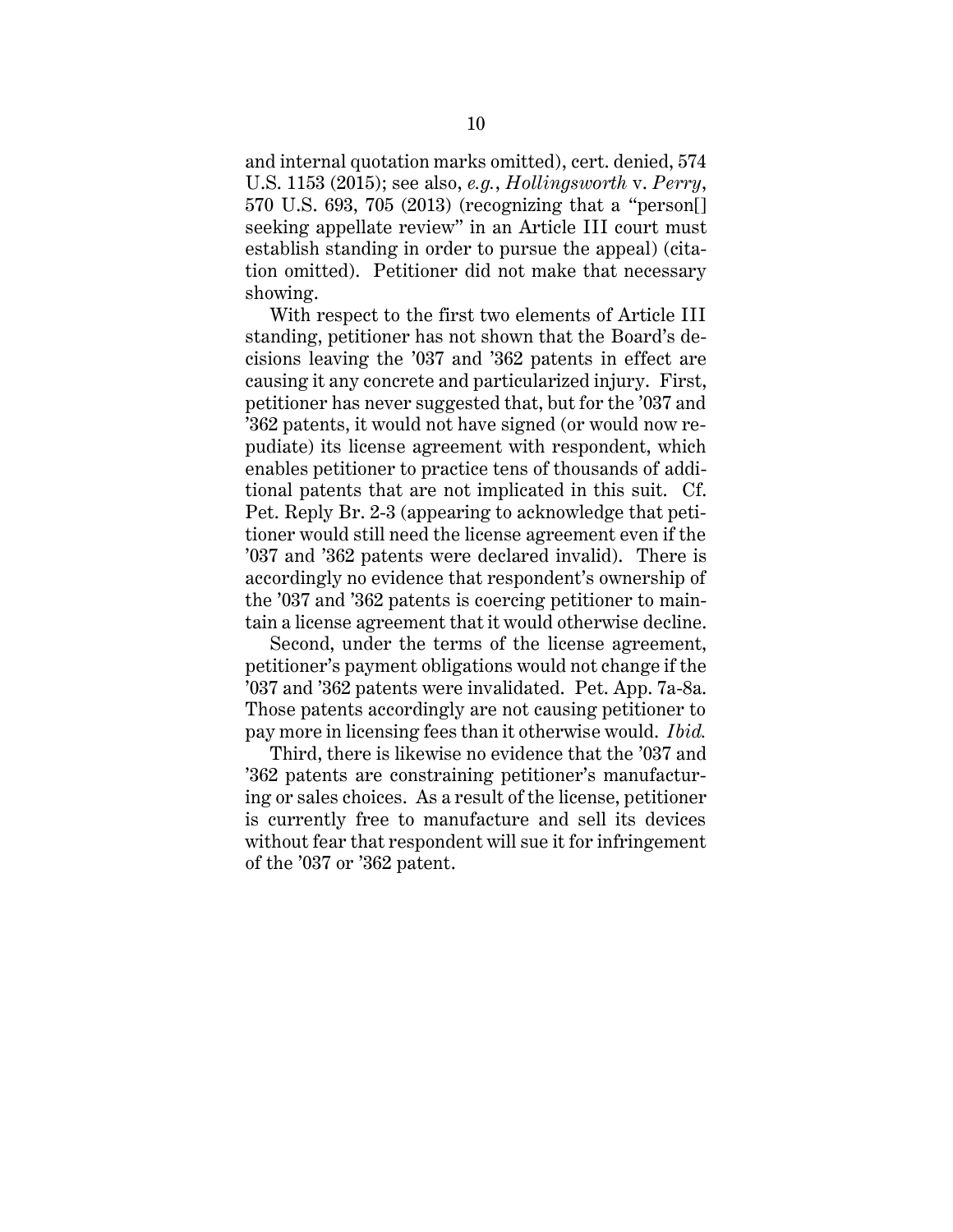Petitioner could eventually be subject to infringement liability if it manufactures or sells products that practice the '037 or '362 patent during the window of time after the expiration of the current licensing agreement and before the expiration of those patents. In its Federal Circuit appeals, however, petitioner submitted no evidence that it is likely to engage in such conduct during that period. See Pet. App. 8a-11a. Petitioner instead suggested that the court of appeals should take judicial notice of that possibility—a suggestion that the court appropriately rejected, see *id.* at 8a-10a, and that petitioner has not renewed in this Court. On the evidentiary record that petitioner created in the court of appeals, the court therefore could only "speculate about what activity [petitioner] may engage in after the expiration of the license agreement that would give rise to a potential suit" for infringement of the '037 and '362 patents. *Id*. at 9a. The mere possibility of future injury is not sufficient to establish Article III standing. See, *e.g.*, *City of Los Angeles* v. *Lyons*, 461 U.S. 95, 109 (1983) (finding no Article III standing in light of "the speculative nature of [the plaintiff's] claim that he will again experience injury as the result of" the challenged practice).

For essentially the same reasons, petitioner has not shown that a favorable decision in this case would redress any injury to it—or, indeed, would have any realworld effect on petitioner at all. Petitioner has not suggested that it would terminate its license agreement with respondent, or that it would pay respondent less in licensing fees, if it prevailed in its challenge to the '037 and '362 patents. It has provided no evidence that, if it prevailed, it would subsequently manufacture and sell products that it otherwise would not have manufactured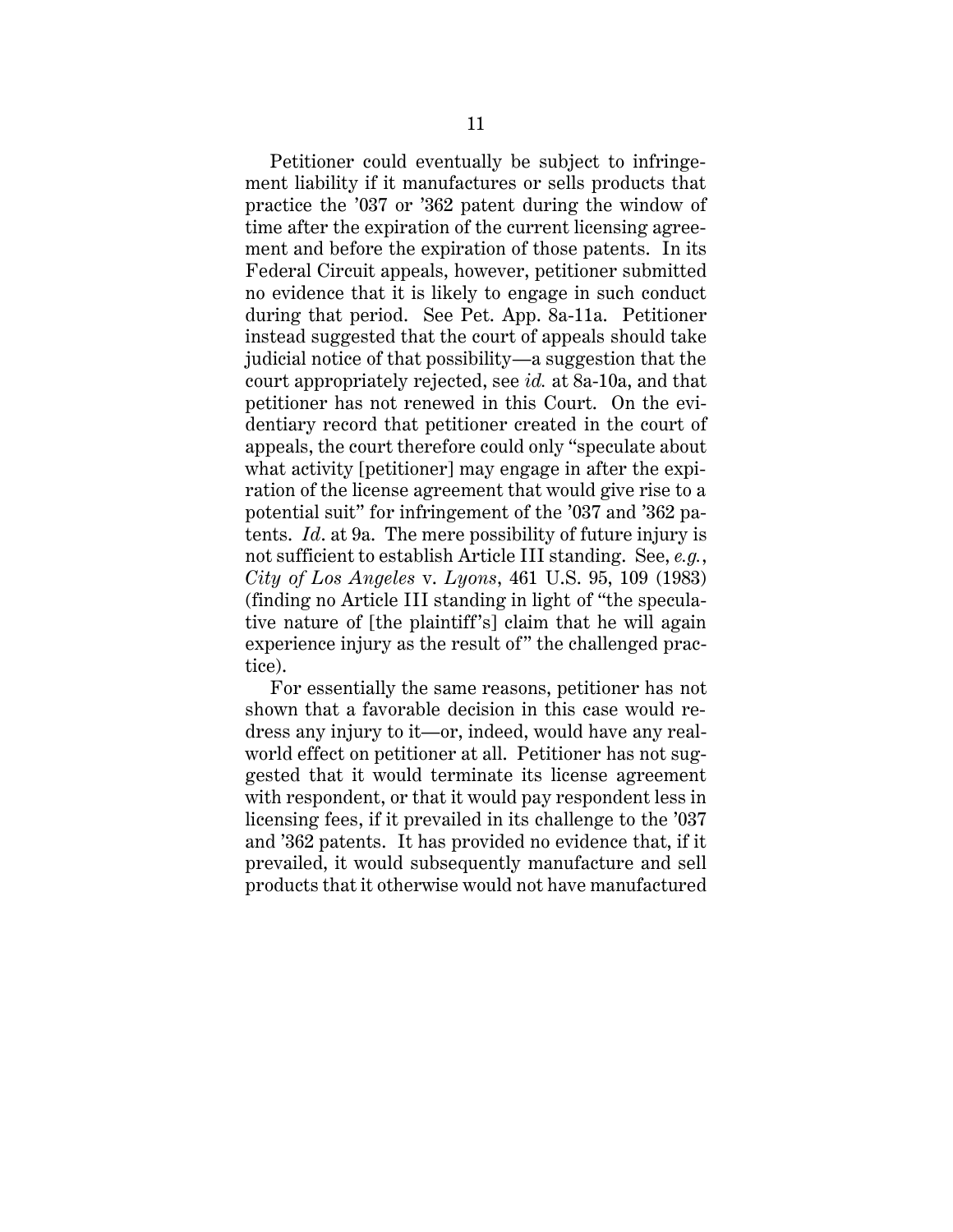and sold. And while "inter partes review helps protect the public's paramount interest in seeing that patent monopolies are kept within their legitimate scope," *Cuozzo*, 579 U.S. at 279-280 (citation, ellipsis, and internal quotation marks omitted), that sort of abstract, widely shared interest cannot establish a case or controversy suitable for resolution by Article III courts. See *TransUnion LLC* v. *Ramirez*, 141 S. Ct. 2190, 2203 (2021).

#### <span id="page-16-0"></span>**B.** *MedImmune* **Does Not Support Petitioner's Broad, Per Se Approach To Licensee Standing**

Petitioner makes no serious effort to establish standing under the traditional three-part inquiry described above. Instead, relying on *MedImmune*, *supra*, petitioner urges (Pet. 15-18) this Court to adopt a special per se rule of standing limited to suits or appeals brought by patent licensees. Under petitioner's proposed rule, a licensee with ongoing royalty payment obligations would have standing to challenge any licensed patent so long as the licensee could show that it would be subject to a potential infringement suit if it terminated its license agreement—whether or not the licensee has any actual desire or intention to terminate that license agreement if its patent challenge prevails. See *ibid.*; Pet. Reply Br. 3-6. *MedImmune* does not support such a rule, which would be inconsistent with basic Article III principles.

1. In *MedImmune*, two pharmaceutical companies entered into a license agreement authorizing one of the companies (MedImmune) to practice two patents held by the other (Genentech). 549 U.S. at 121. Under the terms of the license agreement, MedImmune was required to pay royalties on each product that would otherwise infringe any claims of the specified patents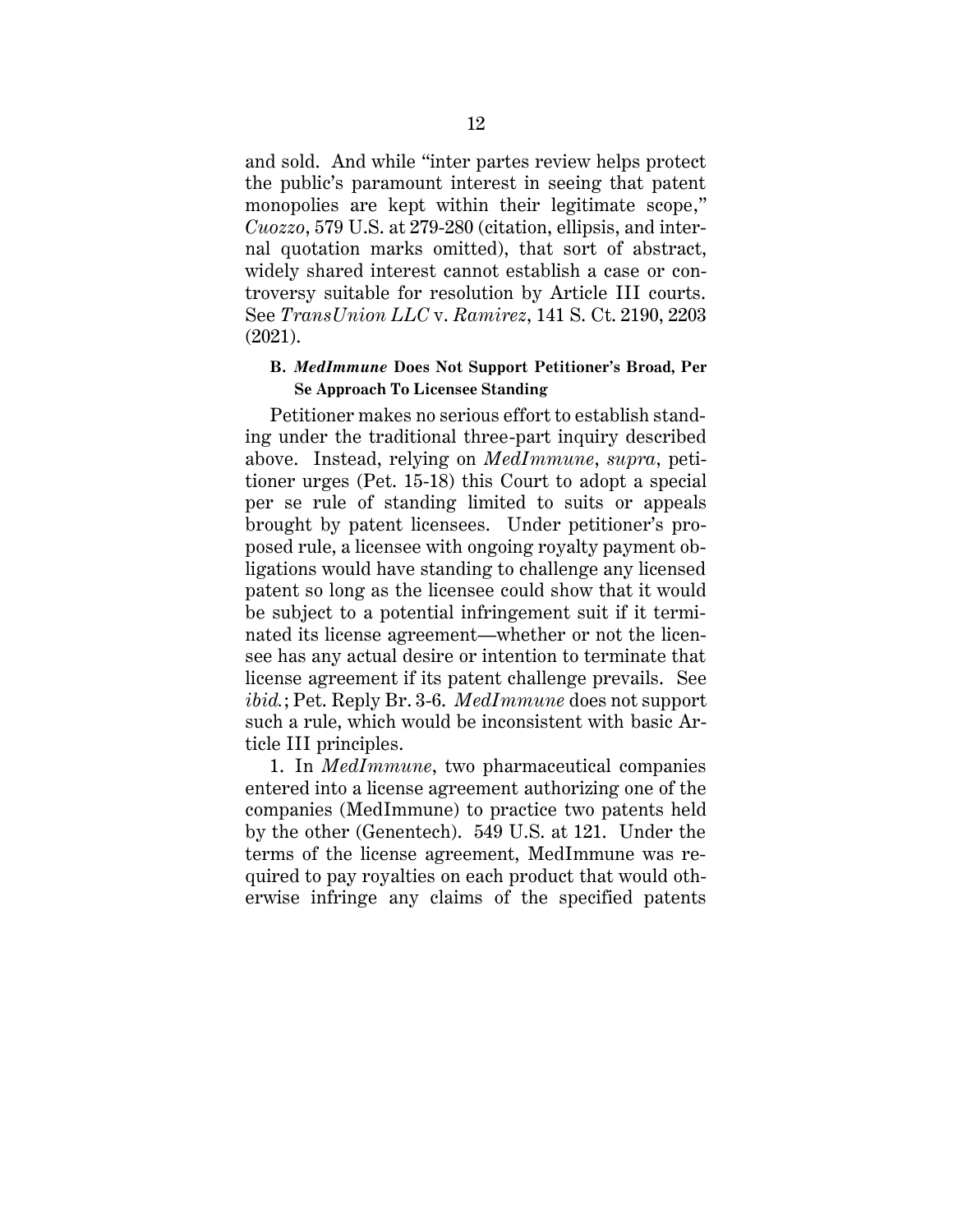"which have neither expired nor been held invalid by a court or other body of competent jurisdiction from which no appeal has been or may be taken." *Ibid.* (quoting license agreement). It was undisputed that, if one of the patents was declared invalid, MedImmune would no longer be required to pay royalties connected to that patent. See *id.* at 124; Resp. Genentech, Inc. Br. at 7, *MedImmune*, *supra* (No. 05-608). MedImmune further argued—though Genentech disagreed—that if one of the patents was in fact invalid, the license agreement entitled MedImmune to withhold royalty payments connected to that patent even *before* it obtained a judicial declaration of the patent's invalidity. See *MedImmune*, 549 U.S. at 123-125 (discussing the parties' contractual dispute).

Under those circumstances, this Court held that MedImmune could sue for a declaratory judgment that one of the covered patents was invalid while it paid royalties "under protest." *MedImmune*, 549 U.S. at 122; see *id*. at 128-132. That approach allowed MedImmune to obtain a judicial ruling on the patent's validity without first breaching the license agreement and thereby risking treble damages and an injunction against the sale of its most successful product if its challenge ultimately was rejected. See *id*. at 122, 133-134 & n.12. The Court observed that the parties had a concrete dispute about whether MedImmune owed ongoing royalty payments in connection with the challenged patent, and that such a dispute would ordinarily be "[]fit for judicial resolution." *Id.* at 128. The only question was whether MedImmune's choice to pay royalties "under protest," *id.* at 122, had made the case nonjusticiable by "eliminat[ing] the imminent threat of harm," *id.* at 128. The Court held that it had not, explaining that MedImmune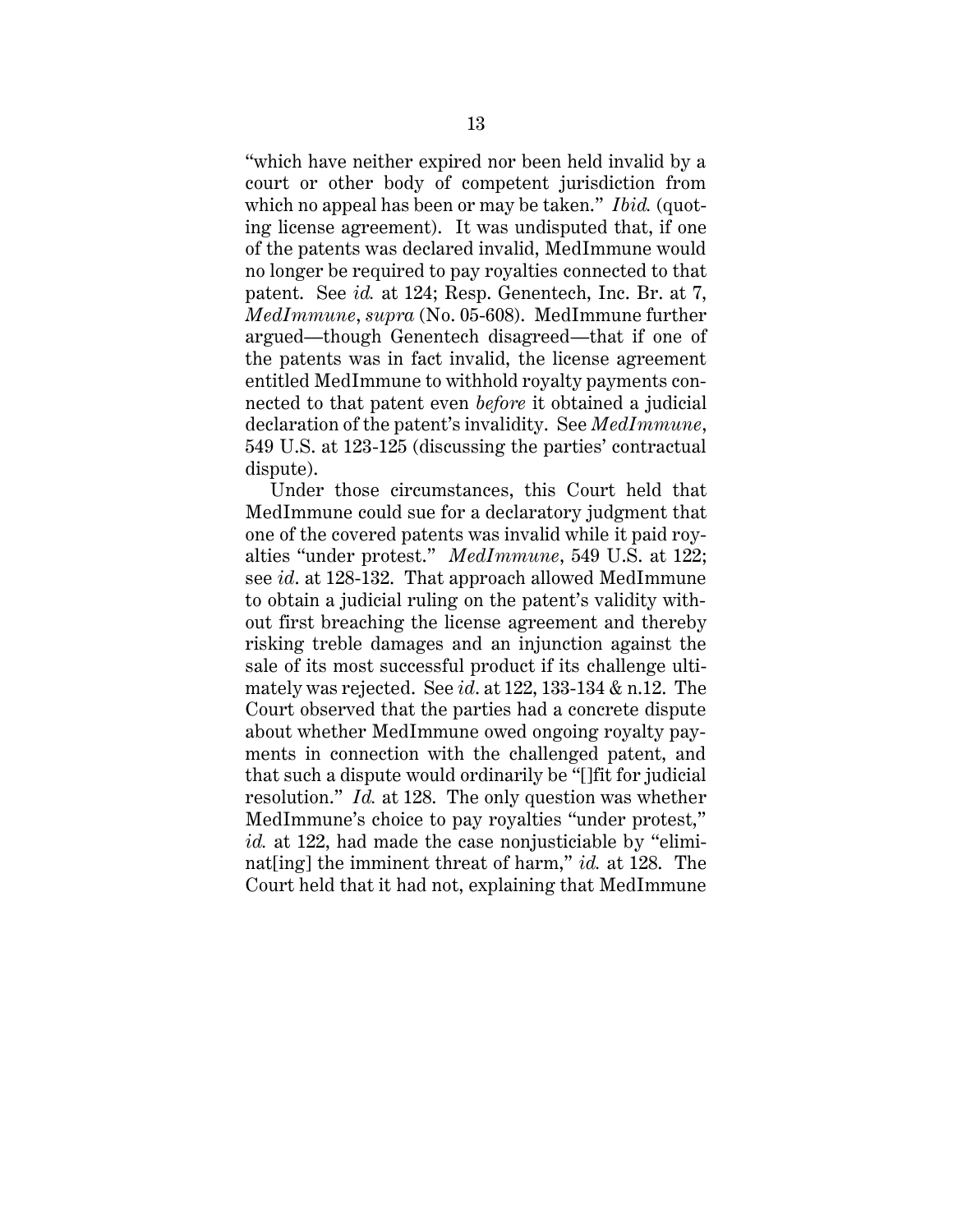"was not required, insofar as Article III is concerned, to break or terminate" its license agreement in order to seek a declaratory judgment that one of the underlying patents was invalid. *Id*. at 137.

The Court analogized MedImmune's declaratoryjudgment action to prior suits in which plaintiffs had pursued pre-enforcement challenges to "threatened action by government." *MedImmune*, 549 U.S. at 128 (emphasis omitted). The Court explained that, in such cases, a plaintiff need not "expose himself to liability before bringing suit to challenge the basis for the threat." *Id.* at 129. In *Terrace* v. *Thompson*, 263 U.S. 197 (1923), for example, "the State threatened the plaintiff[s] with forfeiture of [their] farm, fines, and penalties" if they leased their farm to a Japanese national in violation of a state statute that prohibited leases to non-citizens. *MedImmune*, 549 U.S. at 129. "Given th[e] genuine threat of enforcement," the Court "did not require, as a prerequisite to testing the validity of the law  $* * *$ that the plaintiff[s] bet the farm, so to speak, by taking the violative action" of actually making the lease. *Ibid.* Similarly, in *Steffel* v. *Thompson*, 415 U.S. 452 (1974), where the plaintiff sued to challenge a state law forbidding the distribution of handbills, the Court "did not require the plaintiff to proceed to distribute handbills and risk actual prosecution before he could seek a declaratory judgment regarding the constitutionality of a state statute prohibiting such distribution." *MedImmune*, 549 U.S. at 129.

Although the plaintiffs in both *Terrace* and *Steffel* had eliminated the imminent threat of enforcement by complying with the challenged laws, "[t]hat did not preclude subject-matter jurisdiction because the threat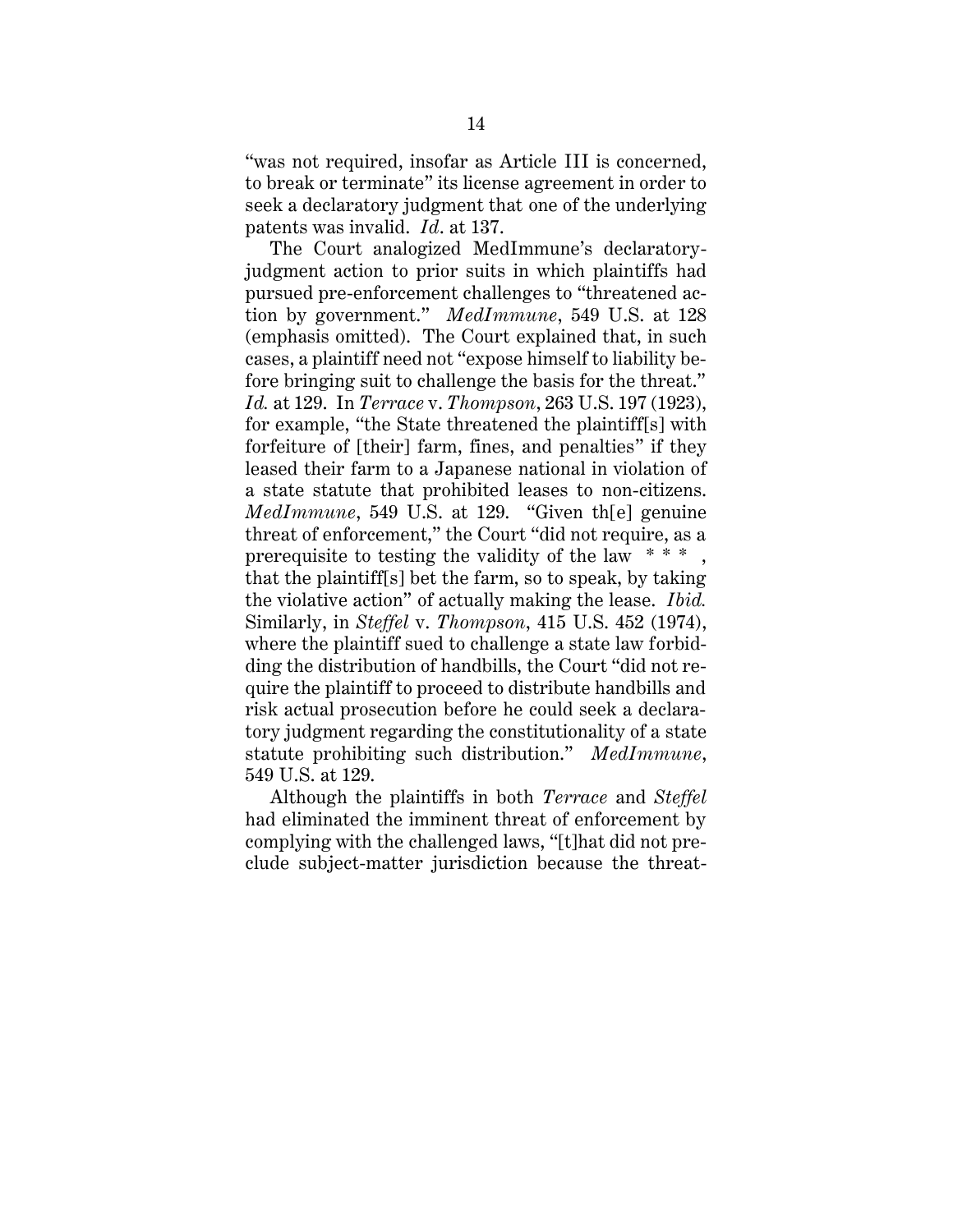eliminating behavior was effectively coerced." *MedImmune*, 549 U.S. at 129. The Court in *MedImmune* concluded that the same jurisdictional rule should apply where a private party (there, Genentech) rather than a government actor has engaged in the coercive conduct. See *id*. at 130-134 & n.12. The Court therefore held that MedImmune's ongoing royalty payments did not preclude it from suing to challenge Genentech's patent because MedImmune had been effectively coerced to make those payments rather than "risk treble damages and the loss of 80 percent of its business." *Id.* at 134.

2. Petitioner contends (Pet. 15-18) that, under *MedImmune*, a patent licensee can establish standing to challenge a patent merely by showing that the licensee would be subject to an infringement suit if it terminated its license agreement. That is incorrect. The Court held that MedImmune had standing not *because* it was a licensee, but *in spite of* its status as such. The Court concluded that, when a licensee has established all of the elements of Article III standing—a concrete and particularized injury caused by the opposing party's patent and redressable by a decision holding that patent invalid—its challenge continues to present "a case or controversy within the meaning of Article III" even though its payment of licensing fees has "eliminate[d] the *imminent* threat of harm." *MedImmune*, 549 U.S. at 128 (emphasis added).

In both *MedImmune* itself and the prior governmentrestriction cases that the Court found to be analogous, the plaintiffs were experiencing concrete, real-world injuries that would be redressed by favorable decisions. MedImmune was paying the relevant royalties under protest to avoid an infringement suit based on the disputed patent, but the company could (and would) stop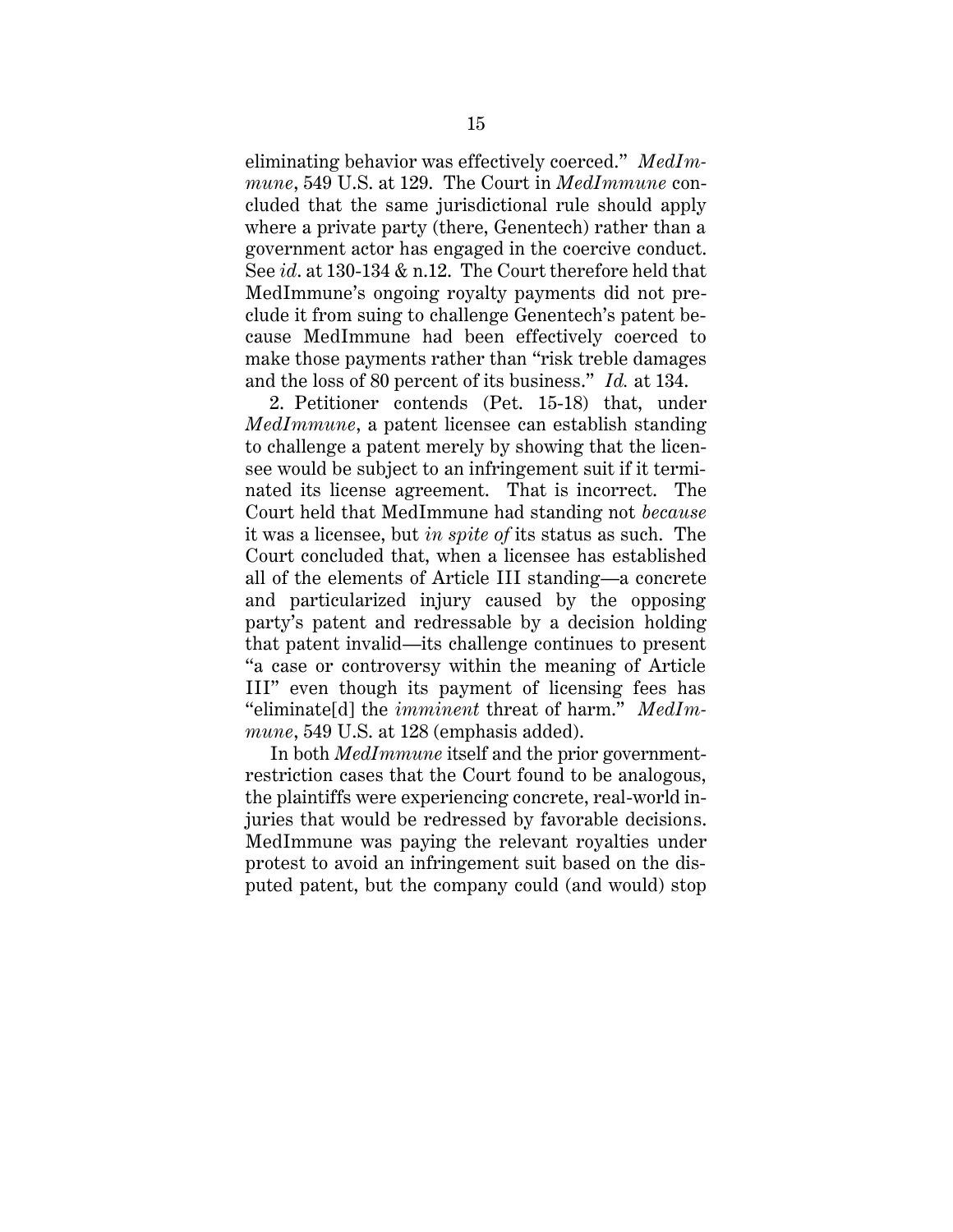its payments if a court declared the patent invalid. See *MedImmune*, 549 U.S. at 122, 134 n.12. The landowners in *Terrace* were abstaining from making a lease to the Japanese farmer that they alleged "would be made but for the act complained of," and they sought an injunction that would allow consummation of the desired lease. *Terrace*, 263 U.S. at 211-212. The plaintiff in *Steffel* "alleged in his complaint that, although he desired to  $***$  distribute handbills [in a manner that would violate the challenged state statute], he had not done so because of his concern that he \* \* \* would be arrested," and he accordingly sought an injunction that would allow him to distribute handbills without fear of arrest. *Steffel*, 415 U.S. at 456. The challenged patent (*MedImmune*) and laws (*Terrace* and *Steffel)* thus injured the plaintiffs by coercing them to forgo actions they would otherwise have taken. The Court held that the plaintiffs were not required to take the additional step of actually infringing the patent or violating the laws at issue in order to establish a justiciable controversy. See *MedImmune*, 549 U.S. at 128-129.

Here, by contrast, petitioner has not identified any alteration to its current conduct that it would make if the '037 and '362 patents were held to be invalid. See Pet. App. 7a-8a. Petitioner repeatedly observes that, in a hypothetical world where it stopped making payments under the license agreement, it would be subject to an infringement suit. See Pet. 17; Pet. Reply Br. 1, 4-5. But petitioner has never indicated that it actually wishes to repudiate its license agreement with respondent, or that it would stop making payments under the agreement if the '037 and '362 patents were declared invalid. Unlike the plaintiffs in *MedImmune*, *Terrace*, and *Steffel*, petitioner thus seeks a judicial ruling that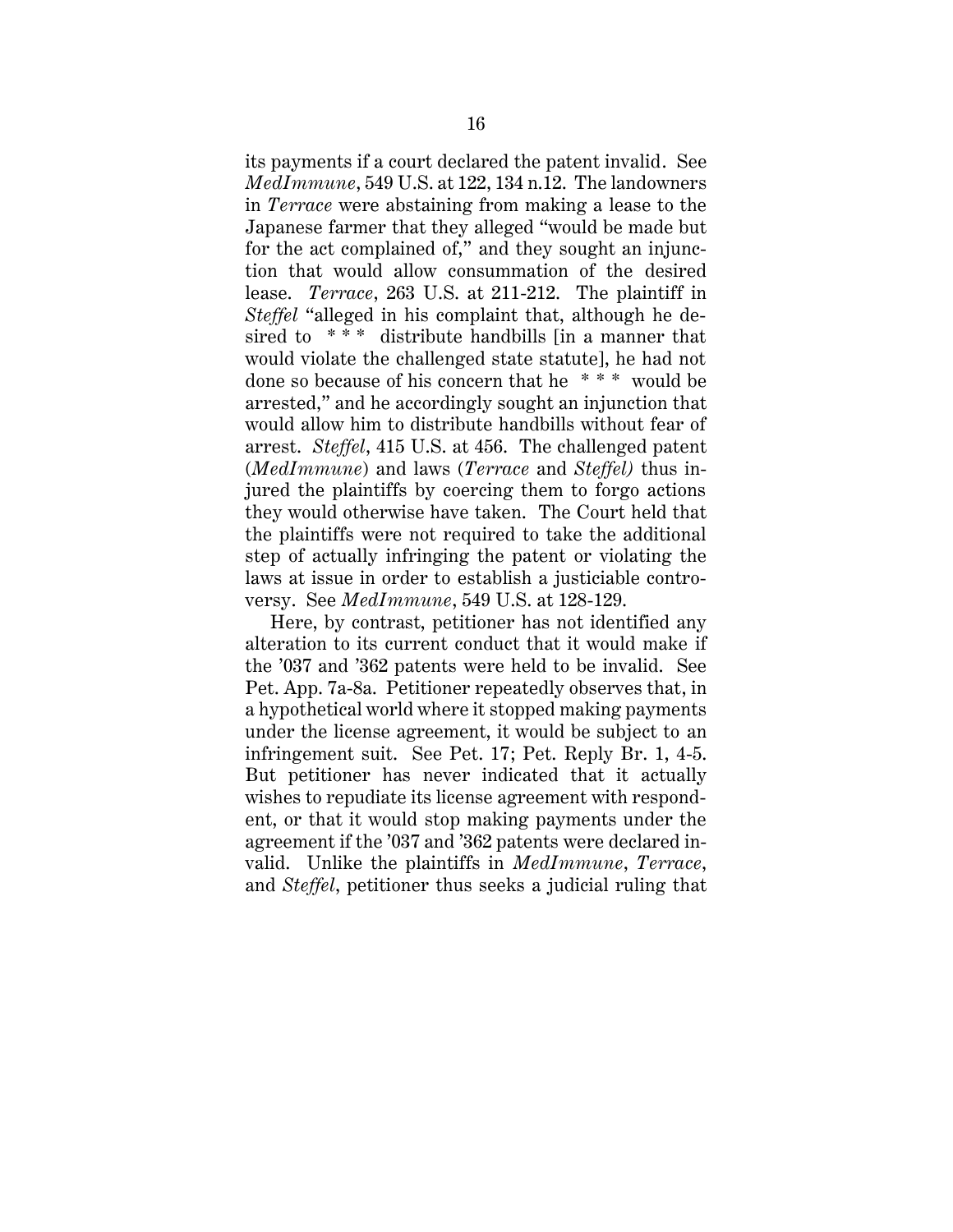(as far as the evidence petitioner has introduced shows) would have no real-world impact on it.

Instead, petitioner's appeal is akin to a challenge to an anti-handbilling statute brought by a plaintiff who expresses no desire to engage in handbilling—the sort of challenge that the *Steffel* Court recognized would *not* present an Article III case or controversy. See *Steffel*, 415 U.S. at 460 (indicating that the plaintiff would no longer have standing if "subsequent events" had eliminated his "desire to engage in handbilling at the shopping center"); see also *Carney* v. *Adams*, 141 S. Ct. 493, 503 (2020) (holding that plaintiff lacked standing to challenge party-membership requirements for state judicial office because it was unclear whether the plaintiff would actually apply for judicial office if his suit was successful). Petitioner's appeal is likewise analogous to a declaratory-judgment action brought by a non-licensee who alleges that it would be subject to infringement liability *if* it practiced the '037 and '362 patents without authorization, but who does not allege that it would actually engage in such conduct if the patents were declared invalid. Nothing in *MedImmune* suggests that federal courts have jurisdiction to referee such abstract disputes, either in general or in the patent context. And nothing in *MedImmune* suggests that petitioner's status as a licensee entitles it to pursue a challenge that would not otherwise present an Article III controversy.

In contending that a licensee need show no more than that it would be subject to an infringement suit if it stopped paying royalties, petitioner emphasizes, *e.g.*, Pet. Reply Br. 4, the *MedImmune* Court's statement that it "probably ma[de] no difference to the ultimate issue of subject-matter jurisdiction" whether MedIm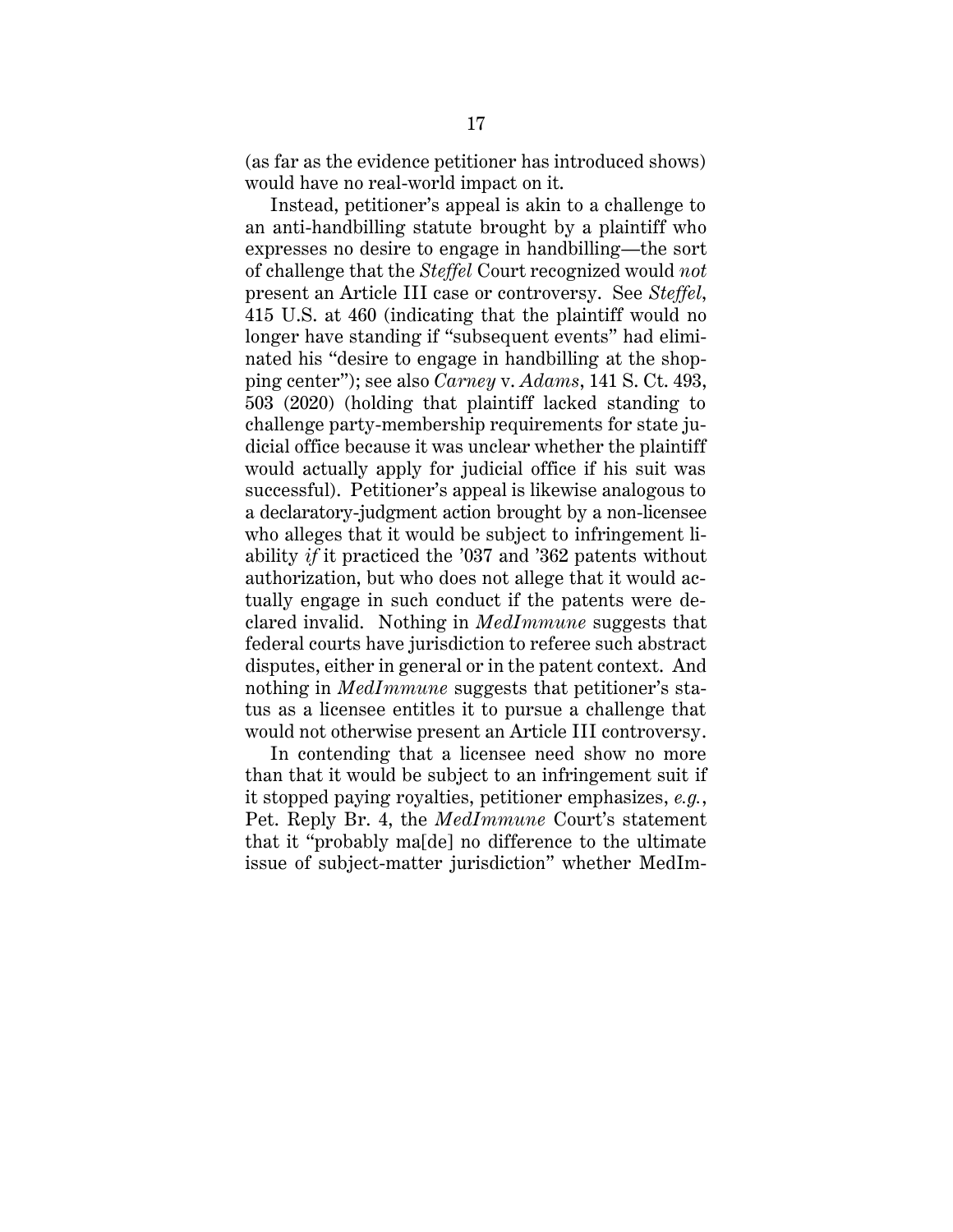mune's suit "involve[d] only a freestanding claim of patent invalidity or rather a claim that, both because of patent invalidity and because of noninfringement, no royalties are owing under the license agreement." *MedImmune*, 549 U.S. at 123. But the Court appears simply to have meant that, even if MedImmune had acknowledged a contractual obligation to continue paying royalties unless and until the disputed patents were declared invalid, it still would have had standing to seek a declaratory judgment of invalidity because that relief would have allowed it to avoid making *future* royalty payments. See *id.* at 121, 124, 130-134. Here, by contrast, petitioner has not established that it would or could stop making royalty payments under a license agreement that covers tens of thousands of additional patents if the two patents at issue in this case were held to be invalid. Nor has petitioner even alleged a "substantial probability" of that result. *Village of Arlington Heights* v. *Metropolitan Housing Development Corp.*, 429 U.S. 252, 264 (1977) (citation omitted); see Pet. 21. Petitioner could have submitted declarations attesting that the other covered patents are unimportant to its business, or explaining why it believes it has colorable invalidity challenges to all of the other licensed patents that its products might arguably infringe. But petitioner did not do so. See Pet. App. 8a n.4.

3. The court of appeals' holding that petitioner failed to establish standing in this case does not, as petitioner suggests (*e.g.*, Pet. 13, 22, 27), limit *MedImmune* to "single-patent" licenses. The Court's reasoning in *MedImmune*, like the Article III principles underlying it, applies equally whether a license agreement covers one patent or multiple patents. Whatever the license agreement's terms, the relevant inquiry for purposes of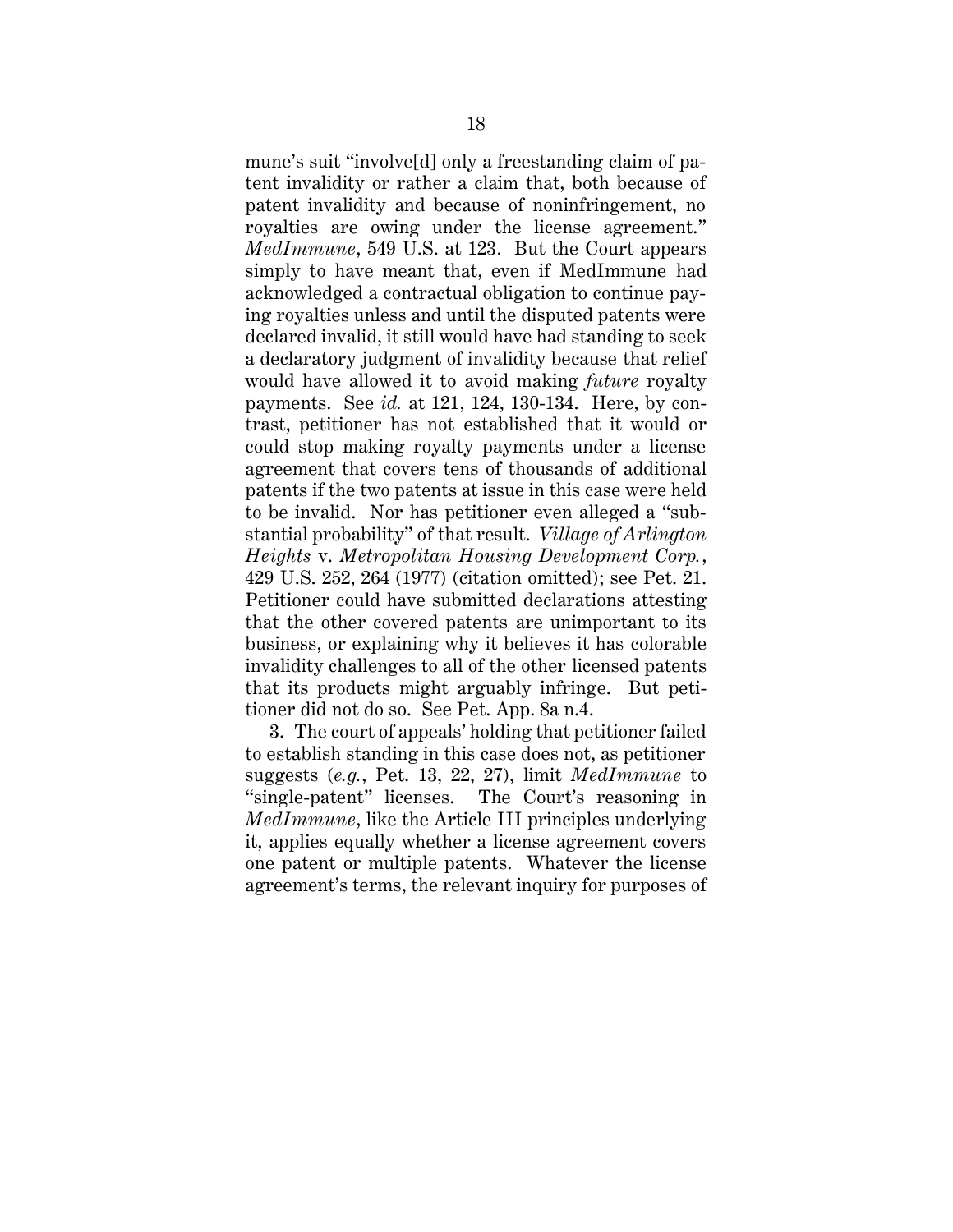Article III standing is whether the party invoking the jurisdiction of the federal courts has identified a concrete injury caused by the challenged patent and redressable through a favorable judicial decision. See pp. 9-10, *supra*.

To be sure, the terms of a particular license agreement may affect the ultimate determination whether a justiciable Article III controversy exists. When a license agreement covers only a single patent, or when (as in *MedImmune*) a multi-patent agreement provides that royalty payments will be calculated on a patent-bypatent basis, standing generally will be obvious because the licensee's royalty payments will be eliminated or reduced if the challenged patent is held invalid. See *MedImmune*, 549 U.S. at 121-122, 124; cf. *Samsung Electronics Co.* v. *Infobridge Pte. Ltd.*, 929 F.3d 1363, 1368 (Fed. Cir. 2019) (holding that a member of a large "pool" of patents had standing to challenge a patent in the pool based on evidence that its licensing payments would be favorably affected if that patent were declared invalid). Standing will generally be less clear, by contrast, when a license agreement covers a large number of patents and royalties are not set on a patent-bypatent basis. In such cases, the party initiating the litigation (or appeal) must come forward with specific evidence showing that a favorable judicial decision likely would redress an injury-in-fact caused by the challenged patent.

To make that showing, a licensee could introduce evidence that the challenged patent was critical to its decision to sign the license agreement, and that it would terminate the agreement (notwithstanding the other patents) if that patent were invalidated. It could at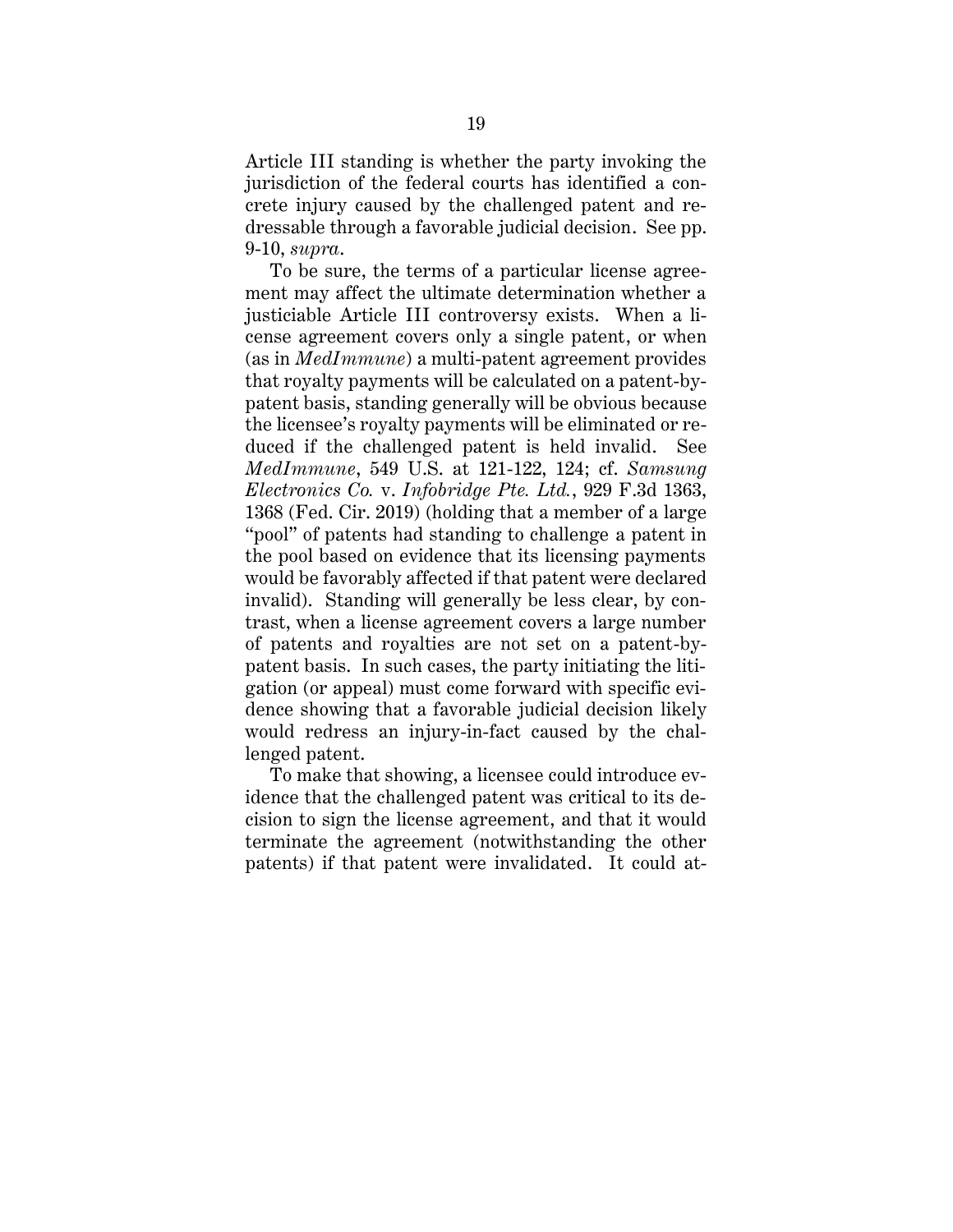tempt to establish (*e.g.*, by identifying pending or imminent challenges to other patents covered by the license) that its suit is part of a broader effort to eliminate its need for the license agreement, and that there is a "substantial probability" that the overall effort will succeed. *Village of Arlington Heights*, 429 U.S. at 264. Or the licensee could introduce evidence that the patent is currently deterring it from developing plans to manufacture and sell specific potentially infringing products after the license agreement expires. But petitioner instead "offer[ed] the sparsest of declarations in support of standing, which [we]re devoid of any of the specificity necessary to establish an injury in fact." Pet. App. 9a; see *id.* at 6a-11a.

4. Petitioner's policy arguments (Pet. 25-30) do not support a different result.

As an initial matter, those policy arguments largely rest on the premise that the decision below categorically precludes standing in the context of multipatent licenses. See, *e.g.*, Pet. 27-29. As just discussed, however, there are various ways in which licensees operating under multi-patent licenses can seek to establish standing to challenge particular patents covered by the license. For example, if a patent owner "refus[ed] to license only the patents-in-suit individually and instead demand[ed] that the counterparty license thousands of patents and pay for them as a whole," Pet. 29, the counterparty could present evidence that it would terminate the multi-patent license if the specific patentsin-suit were declared invalid. See p. 19, *supra*. Where multi-patent licensees cannot make comparably concrete showings of real-world effect, dismissal of their suits for lack of standing simply reflects the "proper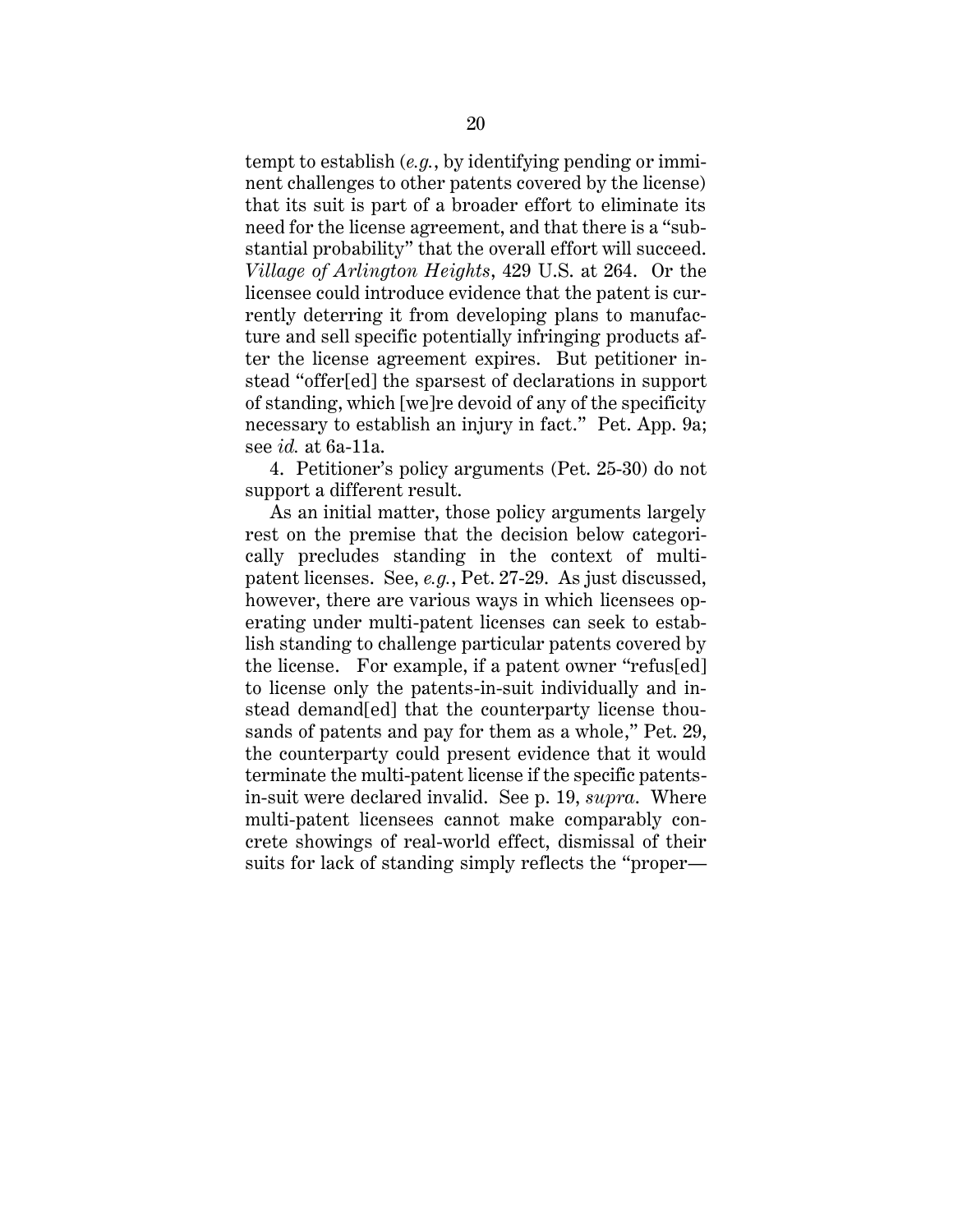and properly limited—role of the courts" under our constitutional structure. *DaimlerChrysler Corp.* v. *Cuno*, 547 U.S. 332, 341 (2006) (citation omitted).

Petitioner argues that the decision below will discourage settlement (Pet. 30) and result in unfair application of the AIA's estoppel provision, 35 U.S.C. 315(e) (Pet. 24-25). But any "asymmetry" (Pet. 30) that may result from allowing appeals only by parties who could actually benefit from a favorable judicial decision is not likely to discourage settlement, because the ostensibly disadvantaged parties (by definition) have no material interest in pursuing further litigation. Similarly, even assuming that Section 315(e) applies to parties (like petitioner) that lacked standing to appeal the relevant Board decisions, petitioner has not shown that it is likely to practice the '037 or '362 patent after the current multi-patent license expires. See pp. 11, 20, *supra*. Petitioner thus cannot demonstrate any likelihood that respondent will ever assert that the Board decisions at issue here have estoppel effect.\*

Finally, petitioner asserts (Pet. 27-28) that the Federal Circuit has improperly limited standing in various other patent-related contexts. But petitioner does not explain how the Court's resolution of this case would provide any guidance to the Federal Circuit in those

<sup>\*</sup> The Federal Circuit has previously declined to resolve whether Section 315(e) would apply to an inter partes review petitioner who was foreclosed from obtaining judicial review of an adverse Board decision because it lacked standing to appeal. See *AVX Corp.* v. *Presidio Components, Inc.*, 923 F.3d 1357, 1363 (2019). To the extent petitioner asks this Court to decide that question in the course of determining petitioner's standing, that request is inconsistent with the Court's usual role as "a court of final review and not first view." *Adarand Constructors, Inc.* v. *Mineta*, 534 U.S. 103, 110 (2001) (per curiam) (citation omitted).